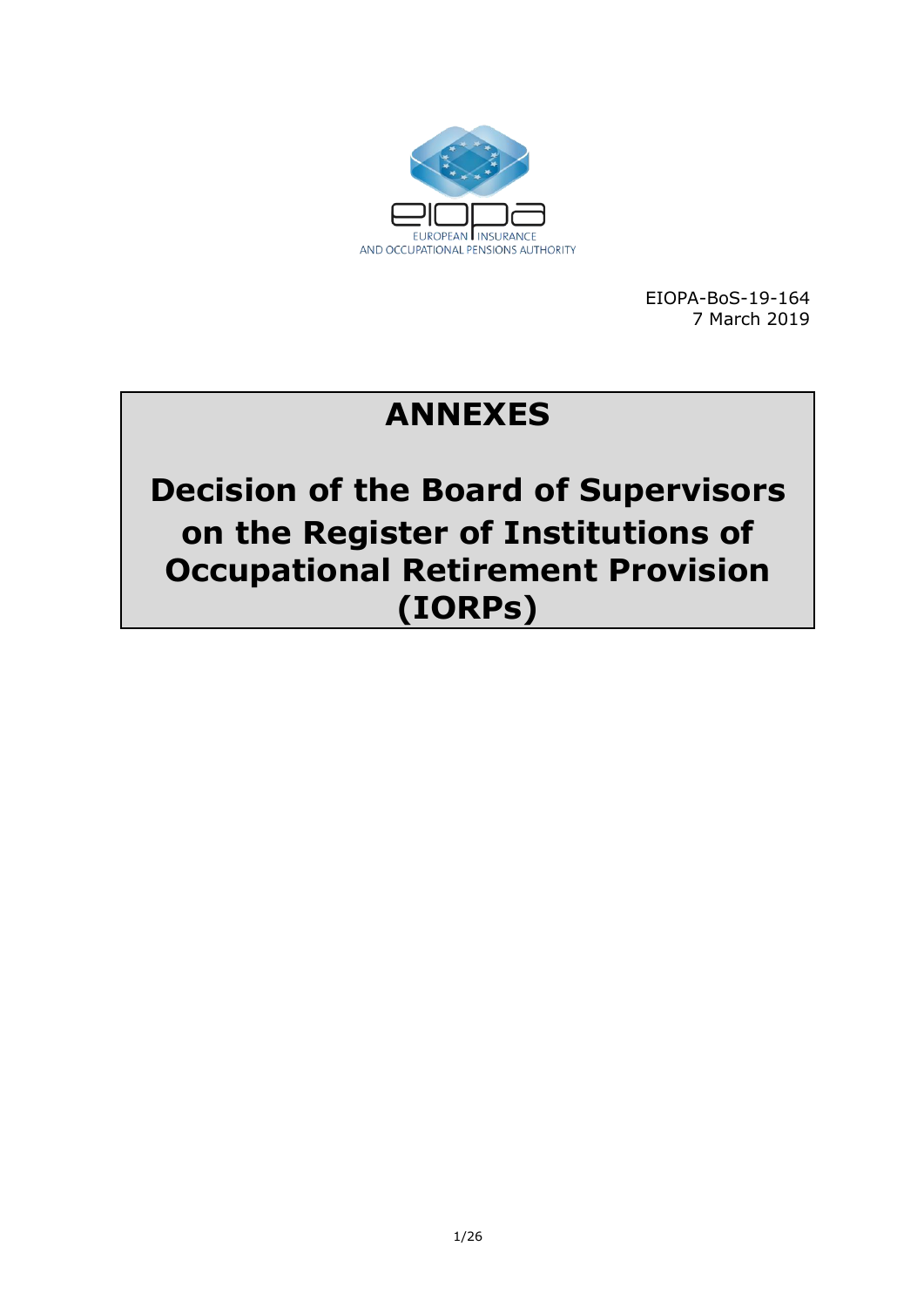#### **CONTENTS**

| 1.   |                                                             |
|------|-------------------------------------------------------------|
| 1.1. |                                                             |
| 1.2. | "Domestic" operations, main administration and cross-border |
| 1.3. |                                                             |
| 2.   |                                                             |
| 3.   |                                                             |
| 3.1. |                                                             |
| 3.2. |                                                             |
| 3.3. |                                                             |
|      |                                                             |
|      |                                                             |
|      |                                                             |
|      |                                                             |
|      |                                                             |
|      |                                                             |
|      |                                                             |
|      |                                                             |
|      |                                                             |
|      |                                                             |
|      |                                                             |
|      |                                                             |
|      |                                                             |
|      |                                                             |
|      |                                                             |
|      |                                                             |
|      |                                                             |
|      |                                                             |
|      |                                                             |
|      |                                                             |
|      |                                                             |
|      |                                                             |
|      |                                                             |
|      |                                                             |
|      |                                                             |
|      |                                                             |
|      |                                                             |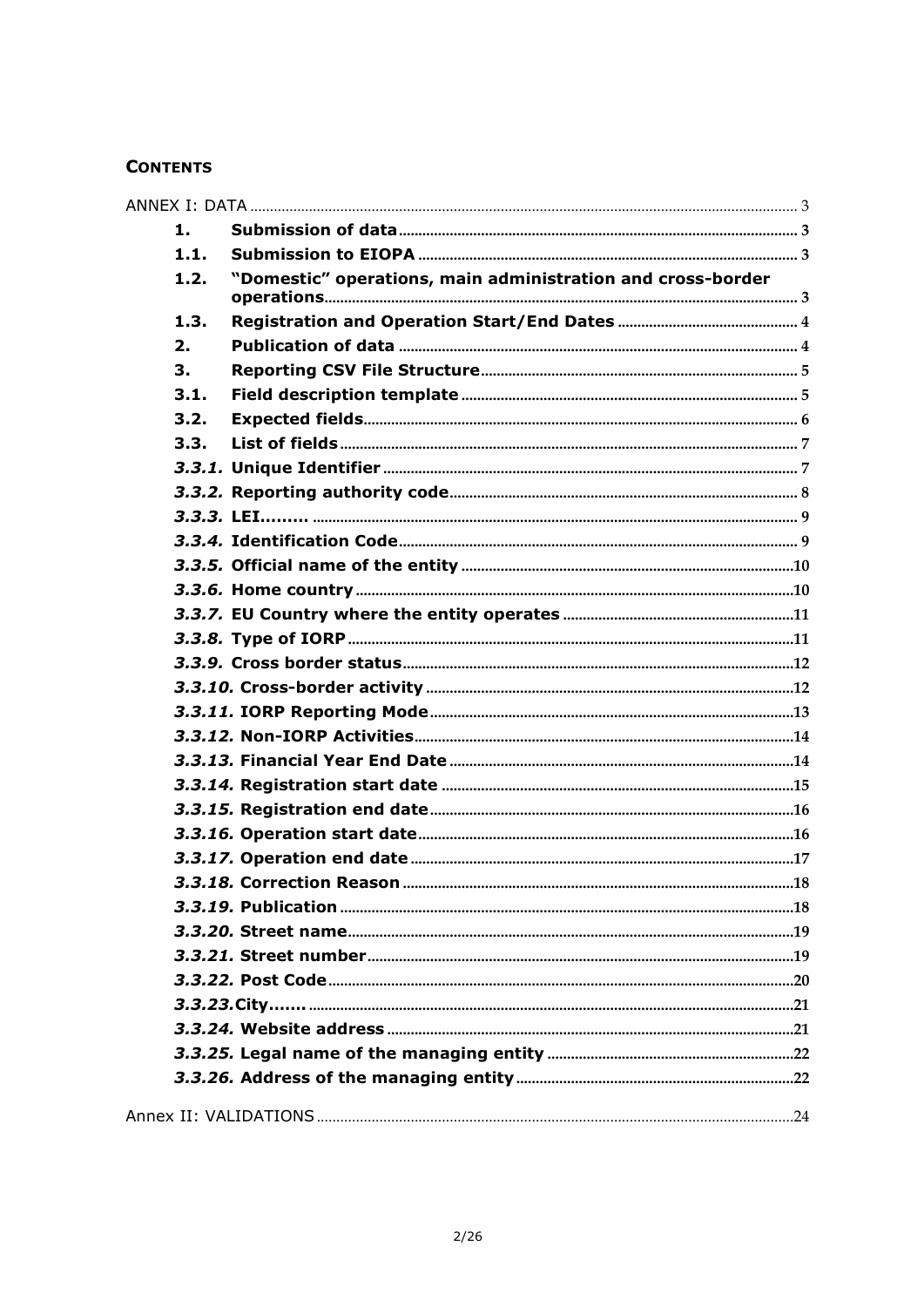### <span id="page-2-0"></span>**ANNEX I: DATA**

### <span id="page-2-1"></span>**1. Submission of data**

### <span id="page-2-2"></span>**1.1. Submission to EIOPA**

Directive (EU) 2016/2341<sup>1</sup> stresses that any IORP registered in a national register shall also appear in the EIOPA Register. Care should be taken about the data protection regulation. Equally, the exclusion of IORPs with less than 100 members would continue to exist if applied on a national level.

To support the assessment of completeness with the Decision of the Board of Supervisors on EIOPA's regular information requests towards NCAs regarding provision of occupational pensions information (EIOPA-BoS/18-114) the NCAs shall also report to EIOPA activities of the nationally regulated pension funds not subject to Directive (EU) 2016/2341 (non-IORPs) for which the NCAs intend to provide voluntary information.

For non-IORPs, all information in the subsequent part of this document shall be completed as if the non-IORP was IORP, with the exception of the reporting mode and publication. For non-IORPs, the field "*reporting mode"* must always be '4' and the field "*publication"* must always be '2'.

### <span id="page-2-3"></span>**1.2. "Domestic" operations, main administration and crossborder operations**

The IORPs may:

-

- Operate in the Home country;
- Have only a main administration in Home country;
- Notify the intention to operate in another EEA Member State.

With regard to cross-border activity, a new line is expected for every crossborder activity with a different operation country. If the IORP has only the main administration in the Home country, the Operation country should not be equal to the Home country.

As demonstrated in the below example, the ZZZ pensions IORP has ONLY its main administration located in IE, while the ABC Pensions IORP has both domestic and cross-border activity in IE.

 $1$  Directive (EU) 2016/2341 of the European Parliament and of the Council of 14 December 2016 on the activities and supervision of institutions for occupational retirement provision (IORPs), OJ L 354, 23.12.2016, p. 37.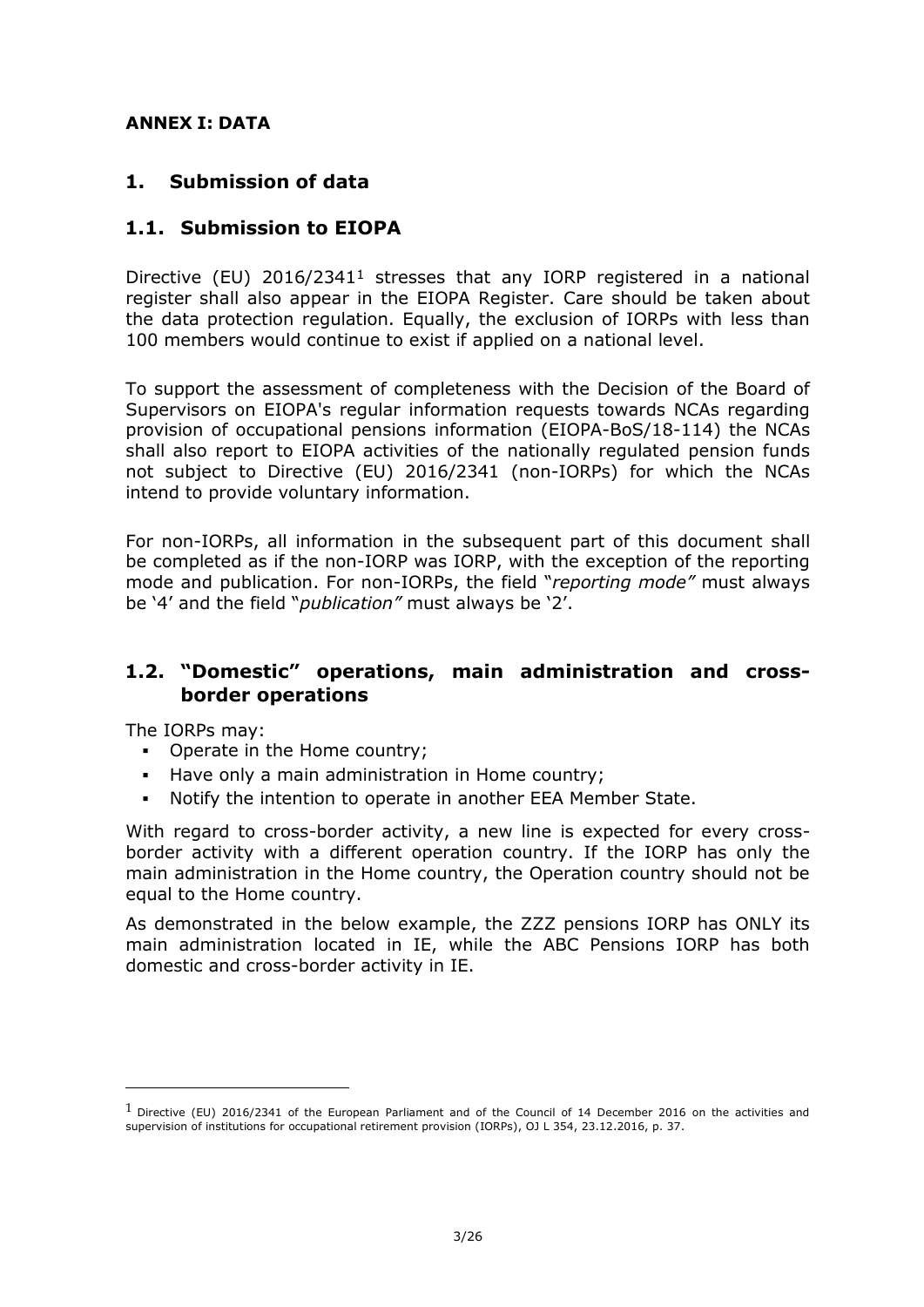### Example:

| <b>Official</b><br><b>Name</b> | <b>Home</b><br><b>Country</b> | <b>Operation</b><br><b>Country</b> | <b>Cross border</b><br>status             |
|--------------------------------|-------------------------------|------------------------------------|-------------------------------------------|
| <b>ABC</b><br>Pensions         | ΙF                            | ΙF                                 | <b>IORP</b> with cross<br>border activity |
| <b>ABC</b><br>Pensions         | ΙF                            | <b>CY</b>                          | <b>IORP</b> with cross<br>border activity |
| <b>ZZZ</b><br>Pensions         | ΙF                            | МT                                 | IORP with cross<br>border activity        |

## <span id="page-3-0"></span>**1.3. Registration and Operation Start/End Dates**

When reporting it is important to remember that these dates are relevant for reported operations.

| <b>Official</b><br><b>Name</b> | <b>Home</b><br><b>Country</b> | <b>Operation</b><br><b>Country</b> | <b>Cross</b><br><b>border</b><br>status                   | <b>Registration</b><br><b>Start Date</b> | <b>Operation</b><br><b>Start Date</b> |
|--------------------------------|-------------------------------|------------------------------------|-----------------------------------------------------------|------------------------------------------|---------------------------------------|
| <b>ABC Pensions</b>            | IE                            | IΕ                                 | <b>IORP</b><br>with<br><b>Cross</b><br>border<br>activity | 2005-03-24                               | 2016-08-14                            |
| <b>ABC Pensions</b>            | IE                            | <b>DE</b>                          | <b>IORP</b><br>with<br><b>Cross</b><br>border<br>activity | 2009-11-04                               | 2015-12-31                            |

## <span id="page-3-1"></span>**2. Publication of data**

The data that has successfully passed validations is promoted to the Register (DC&CR) and it is foreseen for publication. There are two separate technical processes ('jobs'):

- □ Publication from the Register to the Extranet Restricted Area (Extranet publication). In the Extranet Restricted Area all submitted data is published (irrelevant of the Publication flag). This means that a record with Publication value: 'no' will be published in the Restricted Area.
- Publication from the Register to the EIOPA website (website publication). On the EIOPA public website only data marked for publication is published. This means that a record with the Publication flag set to 'no' will not be published.

The 'Do not publish' option should be used only for erroneous records, non-IORPs included to assess the completeness with the BoS Decision 18/114 or if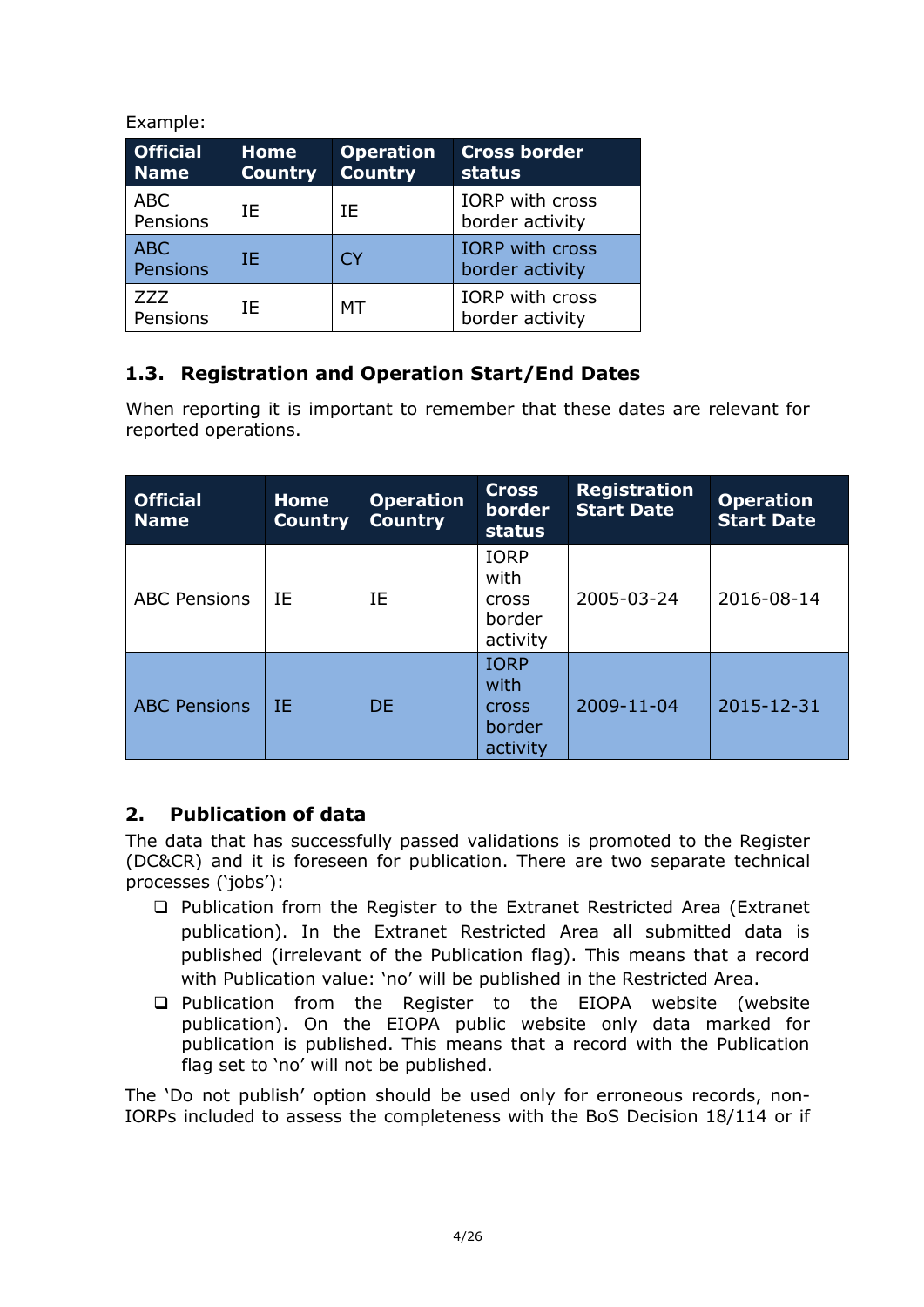the publication of the data may affect the data protection regulation (family name in the name of the IORP, etc.).

## <span id="page-4-0"></span>**3. Reporting CSV File Structure**

CSV will be the format for all the reports that will be submitted from the NCAs (see knowledge sharing area on the Extranet for further information).

### <span id="page-4-1"></span>**3.1. Field description template**

The following table presents the template used to describe the CSV fields.

Every entity reported (i.e. every row of the report) will constitute a 'record' inside the report. Every entity/record will be reported in one line of the CSV file. All attributes related to one entity (i.e. every column of the report) will constitute the 'fields' of this entity/record. Values are assigned to attributes. Summarising the above, one record will have many fields and every field will have its own value.

| <b>Name</b>                                        | The name of the field                                                                                                                                                                                                                                                                                                |
|----------------------------------------------------|----------------------------------------------------------------------------------------------------------------------------------------------------------------------------------------------------------------------------------------------------------------------------------------------------------------------|
| <b>Header</b>                                      | The name of the header in the input file that<br>corresponds to this field                                                                                                                                                                                                                                           |
| <b>Description</b>                                 | A short description of the field and the<br>information that MUST be filled in by the NCA                                                                                                                                                                                                                            |
| Set of possible values                             | The permitted values of the field.<br>There are 2 cases:<br>1. The NCA MUST insert one value from a<br>predefined list of values. This list may<br>be either a general/default list (i.e.<br>country codes following a specific ISO                                                                                  |
|                                                    | format, yes/no values) or a register -<br>oriented list (i.e. the Cross border<br>status values)<br>2. The NCA MUST insert a free text value<br>in the field                                                                                                                                                         |
|                                                    | The reporting obligation of the Home NCA:<br>1. Mandatory: the Home NCA submitting                                                                                                                                                                                                                                   |
| <b>Reporting obligation for</b><br><b>Home NCA</b> | the report MUST fill in this field.<br>2. Optional: the Home NCA submitting the<br>report MAY fill in this field. It is strongly<br>recommended to fill in optional values<br>too, if this value is available.<br>3. Not applicable: the Home<br><b>NCA</b><br>submitting the report MUST NOT fill in<br>this field. |
| Data Type                                          | The type of the value that will be inserted in<br>the field                                                                                                                                                                                                                                                          |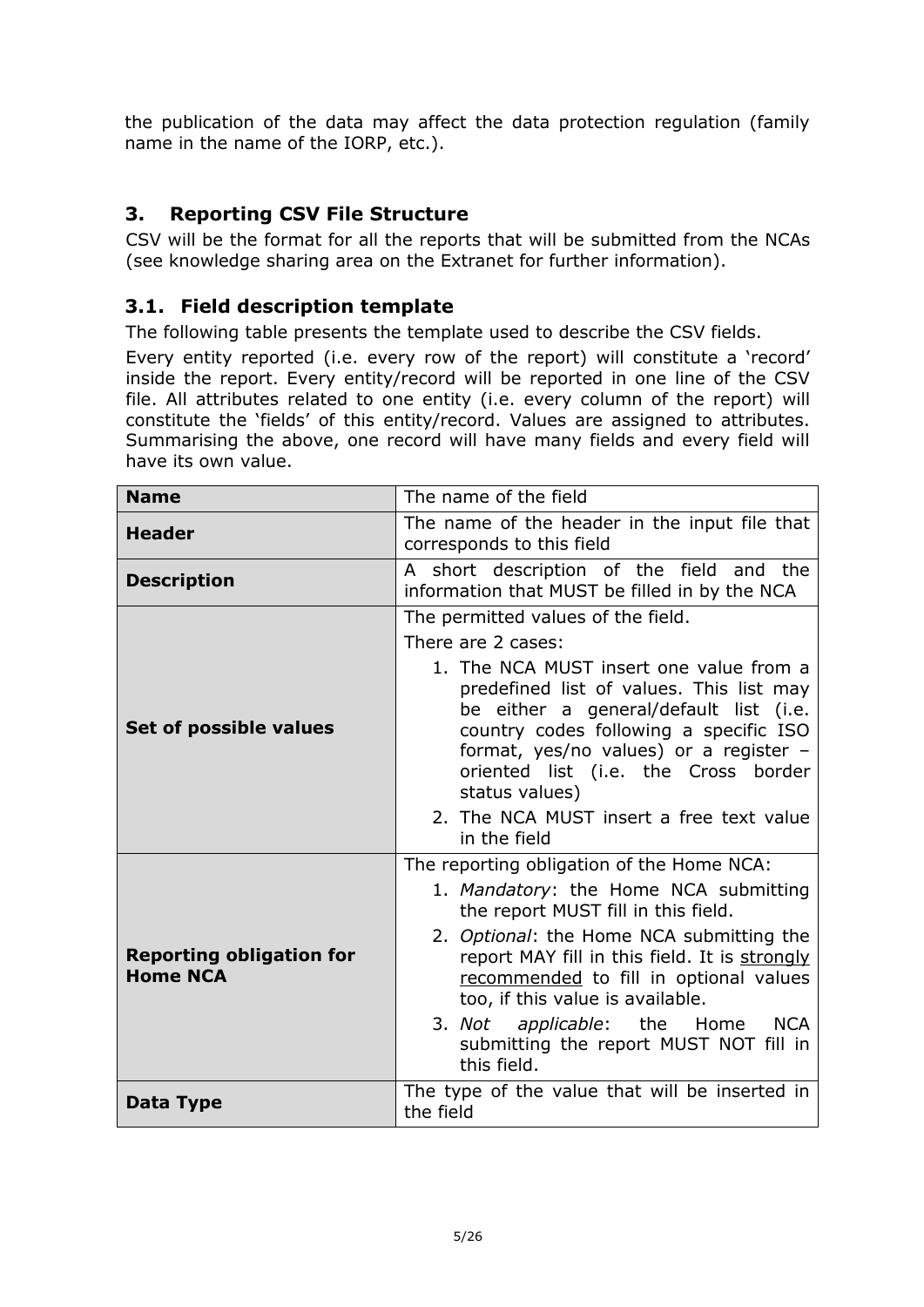| <b>Data Format</b>  | The format of the value. If no special format is<br>defined, "Not applicable" will be completed in<br>the corresponding table of this field.                                                                                                                                                                                     |  |
|---------------------|----------------------------------------------------------------------------------------------------------------------------------------------------------------------------------------------------------------------------------------------------------------------------------------------------------------------------------|--|
| <b>Field Length</b> | The maximum length of the value.                                                                                                                                                                                                                                                                                                 |  |
| <b>Limitations</b>  | Any special limitation related to the value that<br>will be inserted in this field. If no special<br>limitation exists for this value, "Not applicable"<br>will be completed in the corresponding table of<br>this field. General limitations for the fields are<br>presented in section "Error! Reference<br>source not found." |  |
| <b>Sample value</b> | An example of the value that is expected to be<br>inserted in the field from the NCA.<br>IMPORTANT NOTE: Values MUST be enclosed<br>in double quotes.                                                                                                                                                                            |  |
| <b>Publication</b>  | The reference if the intention is to publish the<br>field or it is for internal reference only.                                                                                                                                                                                                                                  |  |

## <span id="page-5-0"></span>**3.2. Expected fields**

A single reporting file is expected from each NCA, including all data of IORPs in the NCA's registry (for full reporting). The same file may include information on IORPs with cross border activity and IORPs with no cross border activity. The expected information is presented in the following sections.

A single reporting file is expected from each NCA, including all data on all IORPs included in the NCA's registry. The expected information is presented in the following sections.



If a mandatory field is not populated the record will be rejected by the System

| <b>Name of the field</b>                       | <b>Reporting</b><br><b>Obligation old</b> | <b>Reporting</b><br>obligation new | <b>Public</b>   |
|------------------------------------------------|-------------------------------------------|------------------------------------|-----------------|
| <b>Unique Identifier</b>                       | <b>Not applicable</b>                     | <b>Not applicable</b>              | <b>Internal</b> |
| <b>Reporting Authority code</b>                | <b>Mandatory</b>                          | <b>Mandatory</b>                   | Public          |
| <b>LEI</b>                                     | <b>Optional</b>                           | <b>Optional</b>                    | Public          |
| <b>Identification code</b>                     | <b>Mandatory</b>                          | <b>Mandatory</b>                   | Public          |
| <b>Official name of the IORP</b>               | <b>Mandatory</b>                          | <b>Mandatory</b>                   | Public          |
| <b>Home country</b>                            | <b>Mandatory</b>                          | <b>Mandatory</b>                   | Public          |
| <b>EU Country where the</b><br>entity operates | <b>Mandatory</b>                          | <b>Mandatory</b>                   | Public          |
| <b>Type of IORP</b>                            | <b>Mandatory</b>                          | <b>Mandatory</b>                   | Public          |
| <b>Cross border status</b>                     | <b>Mandatory</b>                          | <b>Mandatory</b>                   | Public          |
| <b>Cross border activity</b>                   |                                           | <b>Mandatory</b>                   | Public          |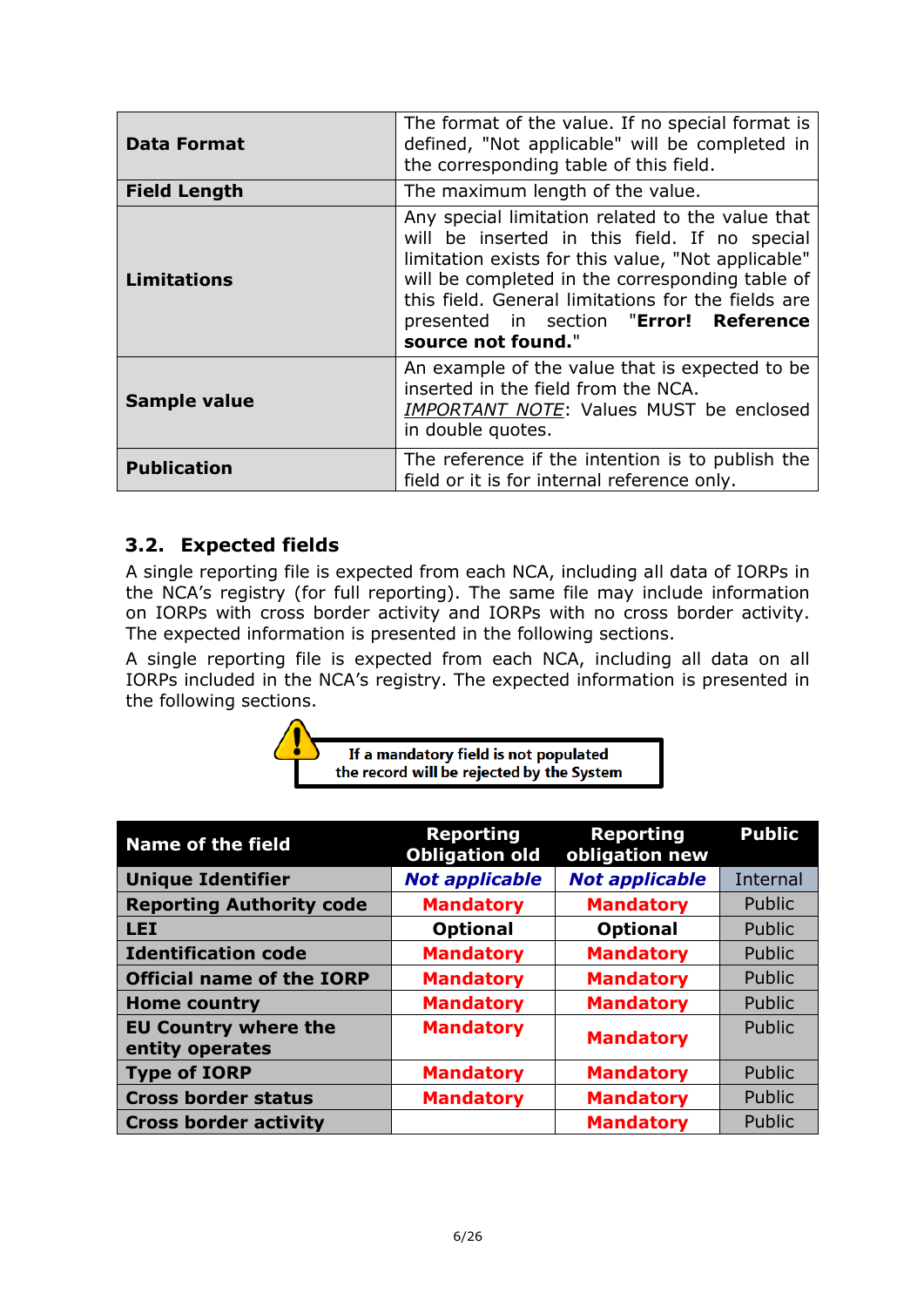| <b>Name of the field</b>                        | <b>Reporting</b><br><b>Obligation old</b> | <b>Reporting</b><br>obligation new | <b>Public</b>   |
|-------------------------------------------------|-------------------------------------------|------------------------------------|-----------------|
| <b>Reporting mode</b>                           |                                           | <b>Mandatory</b>                   | Internal        |
| <b>Non-IORP activities</b>                      |                                           | <b>Optional</b>                    | Internal        |
| <b>Financial year end</b>                       |                                           | <b>Mandatory</b>                   | Internal        |
| <b>Registration start date</b>                  | <b>Optional</b>                           | <b>Mandatory</b>                   | Public          |
| <b>Registration end date</b>                    | <b>Optional</b>                           | <b>Optional</b>                    | Public          |
| <b>Operation start date</b>                     |                                           | <b>Mandatory</b>                   | Internal        |
| <b>Operational end date</b>                     |                                           | <b>Optional</b>                    | <b>Internal</b> |
| <b>Correction Reason</b>                        | <b>Optional</b>                           | <b>Optional</b>                    | Internal        |
| <b>Publication</b>                              | <b>Optional</b>                           | <b>Mandatory</b>                   | Internal        |
| <b>Head office identification</b><br>code       | <b>Mandatory</b>                          |                                    |                 |
| <b>International name of the</b><br><b>IORP</b> | <b>Mandatory</b>                          |                                    |                 |
| <b>Street name</b>                              | <b>Mandatory</b>                          | <b>Optional</b>                    | Public          |
| <b>Street number</b>                            | <b>Optional</b>                           | <b>Optional</b>                    | Public          |
| <b>Post Code</b>                                | <b>Mandatory</b>                          | <b>Optional</b>                    | Public          |
| <b>City</b>                                     | <b>Mandatory</b>                          | <b>Optional</b>                    | Public          |
| <b>County</b>                                   | <b>Optional</b>                           |                                    |                 |
| <b>Website address</b>                          | <b>Optional</b>                           | <b>Optional</b>                    | Public          |
| <b>Telephone number</b>                         | <b>Optional</b>                           |                                    |                 |
| <b>E-mail address</b>                           | <b>Optional</b>                           |                                    |                 |
| <b>Previous identification</b><br>code          | <b>Optional</b>                           |                                    |                 |
| <b>Validity start date</b>                      | <b>Not applicable</b>                     |                                    |                 |
| <b>Validity end date</b>                        | <b>Not applicable</b>                     |                                    |                 |
| <b>Legal name of the</b><br>managing entity     | <b>Optional</b>                           | <b>Optional</b>                    | <b>Public</b>   |
| <b>Address of the managing</b><br>entity        | <b>Optional</b>                           | <b>Optional</b>                    | Public          |

## <span id="page-6-0"></span>**3.3. List of fields**

## <span id="page-6-1"></span>*3.3.1.***Unique Identifier**

| <b>Name</b>        | Unique Identifier                                                                                                                                |
|--------------------|--------------------------------------------------------------------------------------------------------------------------------------------------|
| <b>Header</b>      | IORPS_UniqueID                                                                                                                                   |
| <b>Description</b> | The Unique Identifier of the entity, as produced<br>by the DC&CR system and published by EIOPA.<br>This field MUST NOT be populated by the NCAs. |
|                    | Special Note 1: For home reporting, unique<br>identifier will only become known to Home NCAs<br>after the first publication using the DC&CR      |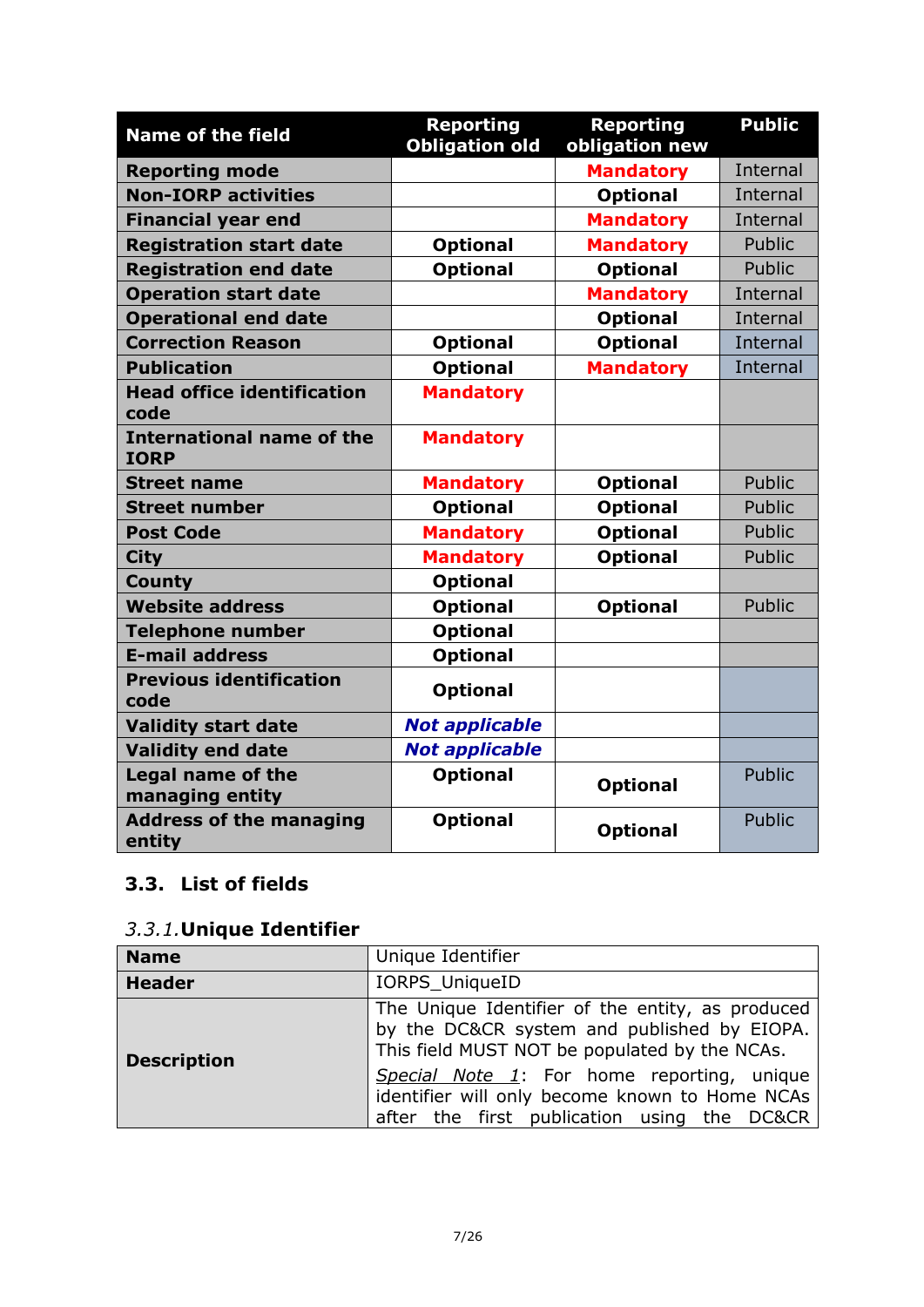|                                                    | system.                                                                                                                                                                                                                                                                                                                              |
|----------------------------------------------------|--------------------------------------------------------------------------------------------------------------------------------------------------------------------------------------------------------------------------------------------------------------------------------------------------------------------------------------|
|                                                    | Special Note 2: For home reporting, a value MAY<br>be provided by the Home NCAs, but it will be<br>ignored.                                                                                                                                                                                                                          |
|                                                    | Special Note 3: For host reporting not containing<br>this value, no comparison to the register data will<br>take place. The Unique Identifier will only become<br>known to Host NCAs after the first publication<br>using the DC&CR system. Until then, every report<br>sent on a Host basis will be ignored by the DC&CR<br>system. |
| Set of possible values                             | Not applicable                                                                                                                                                                                                                                                                                                                       |
| <b>Reporting obligation for</b><br><b>Home NCA</b> | Optional                                                                                                                                                                                                                                                                                                                             |
| Data Type                                          | Alphanumeric                                                                                                                                                                                                                                                                                                                         |
| <b>Data Format</b>                                 | Not applicable                                                                                                                                                                                                                                                                                                                       |
| <b>Field Length</b>                                | Maximum 60 characters                                                                                                                                                                                                                                                                                                                |
| <b>Limitations</b>                                 | Not applicable                                                                                                                                                                                                                                                                                                                       |
| Sample value                                       | "DEATI353621"                                                                                                                                                                                                                                                                                                                        |
| <b>Publication</b>                                 | Internal                                                                                                                                                                                                                                                                                                                             |

# <span id="page-7-0"></span>*3.3.2.***Reporting authority code**

| <b>Name</b>                                        | Reporting Authority Code                                                                                                                                                                                                                                                                                   |  |  |
|----------------------------------------------------|------------------------------------------------------------------------------------------------------------------------------------------------------------------------------------------------------------------------------------------------------------------------------------------------------------|--|--|
| <b>Header</b>                                      | IORPS_ReportingAuthorityCode                                                                                                                                                                                                                                                                               |  |  |
|                                                    | The code of the National Competent Authority<br>(NCA) that submits to EIOPA reports regarding the<br>entities included in its registry, as stored in DC&CR<br>system.                                                                                                                                      |  |  |
| <b>Description</b>                                 | Special Note 1: EIOPA will provide the Reporting<br>Authority codes to every NCA.                                                                                                                                                                                                                          |  |  |
|                                                    | <b>Special Note 2: Reporting Authority Code value</b><br>must be equal to the 'SenderCode' value of the<br>filename (in case of EIOPA Hub submissions, refer<br>also to [R1]) or must be equal to the NCA Code<br>info in the EIOPA Web Portal Restricted Area (in<br>case of submissions through Portal). |  |  |
| Set of possible values                             | NCA codes to be defined by EIOPA                                                                                                                                                                                                                                                                           |  |  |
| <b>Reporting obligation for</b><br><b>Home NCA</b> | Mandatory                                                                                                                                                                                                                                                                                                  |  |  |
| Data Type                                          | Alphanumeric                                                                                                                                                                                                                                                                                               |  |  |
| <b>Data Format</b>                                 | Not applicable                                                                                                                                                                                                                                                                                             |  |  |
| <b>Field Length</b>                                | Exactly 5 characters                                                                                                                                                                                                                                                                                       |  |  |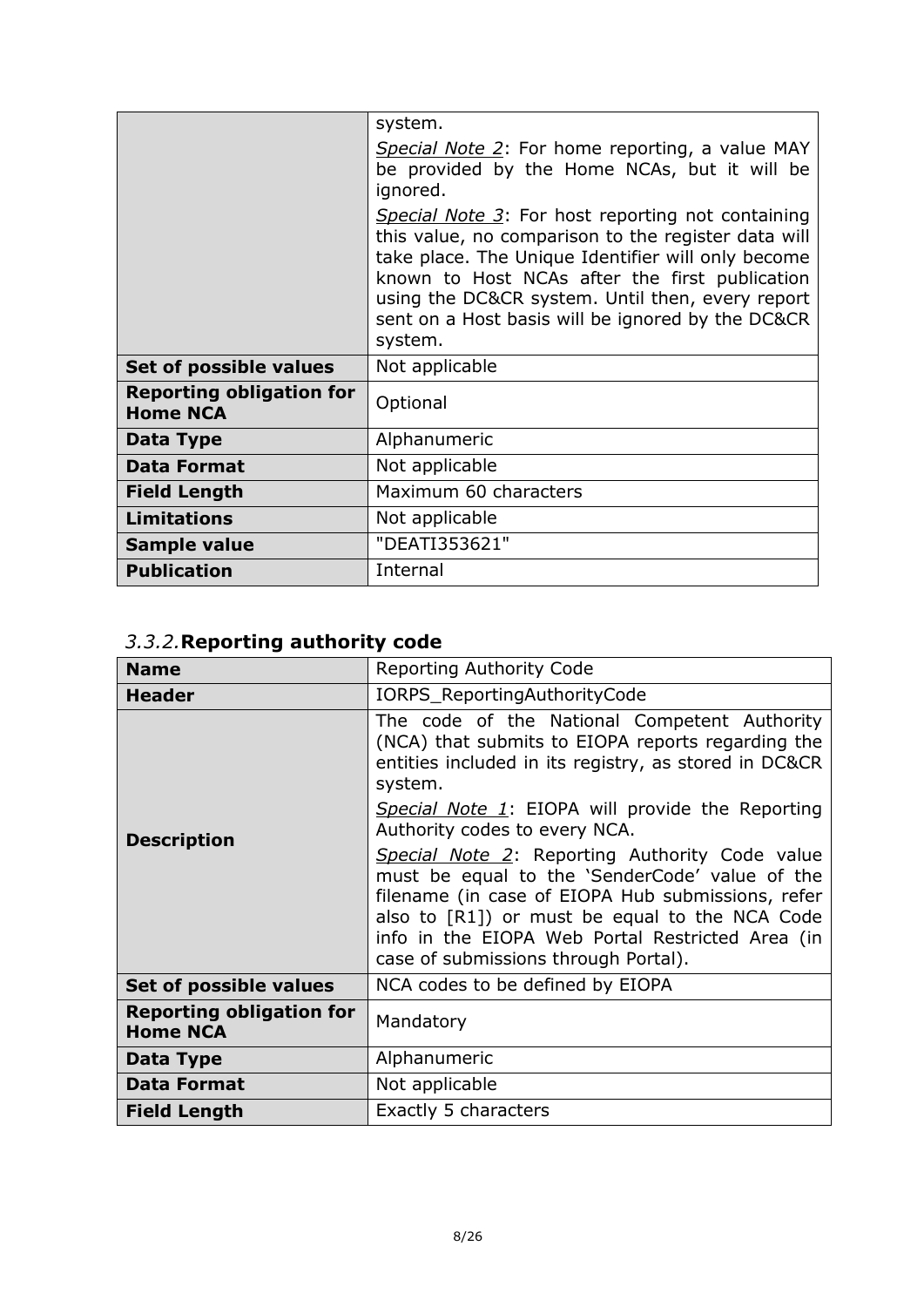| Limitations        | Not applicable   |
|--------------------|------------------|
| Sample value       | "AT001", "GR002" |
| <b>Publication</b> | Public           |

### <span id="page-8-0"></span>*3.3.3.***LEI**

| <b>Name</b>                                        | LEI                                                                                                                     |
|----------------------------------------------------|-------------------------------------------------------------------------------------------------------------------------|
| <b>Header</b>                                      | <b>IORPS LEI</b>                                                                                                        |
|                                                    | The Legal Entity Identifier (LEI) of the entity<br>under report (if available).                                         |
| <b>Description</b>                                 | Special Note: In case LEI is not available, the<br>Interim entity identifier (Pre-LEI) MUST<br>be<br>completed instead. |
| Set of possible values                             | Not applicable                                                                                                          |
| <b>Reporting obligation for</b><br><b>Home NCA</b> | Optional                                                                                                                |
| Data Type                                          | Alphanumeric                                                                                                            |
| <b>Data Format</b>                                 | Not applicable                                                                                                          |
| <b>Field Length</b>                                | Exactly 20 characters                                                                                                   |
| <b>Limitations</b>                                 | Not applicable                                                                                                          |
| Sample value                                       | "12345678901234567890"                                                                                                  |
| <b>Publication</b>                                 | Public                                                                                                                  |

## <span id="page-8-1"></span>*3.3.4.***Identification Code**

| <b>Name</b>                                        | Identification code                                                                                                                                                   |  |  |
|----------------------------------------------------|-----------------------------------------------------------------------------------------------------------------------------------------------------------------------|--|--|
| <b>Header</b>                                      | IORPS IDCode                                                                                                                                                          |  |  |
| <b>Description</b>                                 | The reference number that is used by the Home<br>NCA for the entity under report, or if the LEI code<br>is available, this number should be equal to the LEI<br>code. |  |  |
| Set of possible values                             | Not applicable                                                                                                                                                        |  |  |
| <b>Reporting obligation for</b><br><b>Home NCA</b> | Mandatory                                                                                                                                                             |  |  |
| Data Type                                          | Alphanumeric                                                                                                                                                          |  |  |
| <b>Data Format</b>                                 | Not applicable                                                                                                                                                        |  |  |
| <b>Field Length</b>                                | Maximum 50 characters                                                                                                                                                 |  |  |
| <b>Limitations</b>                                 | Not applicable                                                                                                                                                        |  |  |
| <b>Sample value</b>                                | "354A26"                                                                                                                                                              |  |  |
| <b>Publication</b>                                 | Public                                                                                                                                                                |  |  |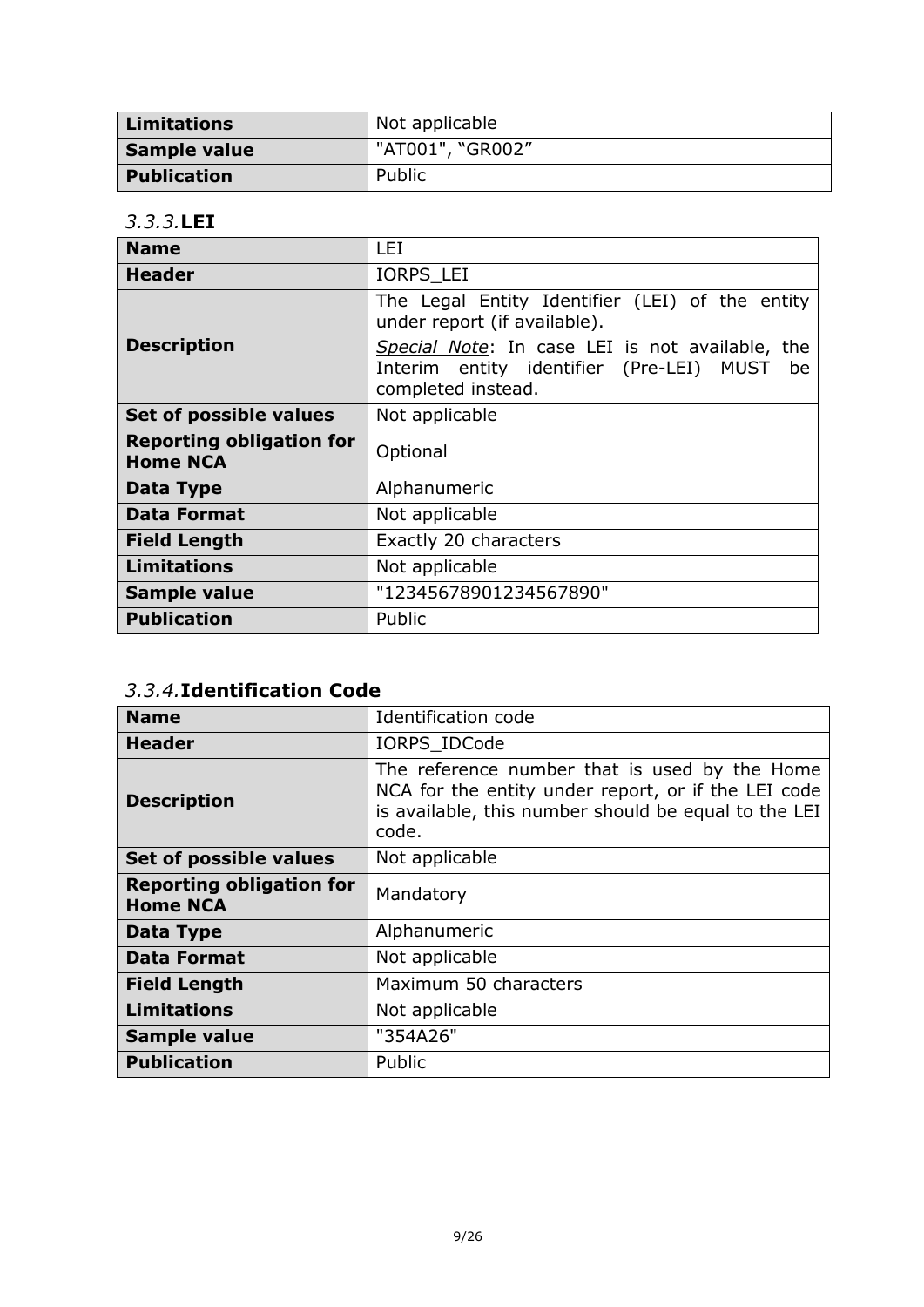# <span id="page-9-0"></span>*3.3.5.***Official name of the entity**

| <b>Name</b>                                        | Official name of the entity                                                                                                                                                                                                                                                                                                 |  |  |
|----------------------------------------------------|-----------------------------------------------------------------------------------------------------------------------------------------------------------------------------------------------------------------------------------------------------------------------------------------------------------------------------|--|--|
| <b>Header</b>                                      | IORPS_OfficialName                                                                                                                                                                                                                                                                                                          |  |  |
| <b>Description</b>                                 | The Official name(s) of the entity in the language<br>and character set(s) as recorded in the business<br>registry, or with the fund manager for collective<br>investment vehicles, or otherwise in the most<br>basic foundational documents of the entity. In<br>other words, this field contains the name of the<br>IORP. |  |  |
|                                                    | Special Note 1: Where multiple languages or<br>character sets apply at this level, all such names<br>MUST be provided with " " used as separator.                                                                                                                                                                           |  |  |
|                                                    | Special Note 2: It refers to the name of an IORP<br>for the register of IORPs.                                                                                                                                                                                                                                              |  |  |
| Set of possible values                             | Not applicable                                                                                                                                                                                                                                                                                                              |  |  |
| <b>Reporting obligation for</b><br><b>Home NCA</b> | Mandatory                                                                                                                                                                                                                                                                                                                   |  |  |
| Data Type                                          | Alphanumeric                                                                                                                                                                                                                                                                                                                |  |  |
| <b>Data Format</b>                                 | Special Note: In case of multiple official names,<br>they MUST be separated by ' ' symbol.                                                                                                                                                                                                                                  |  |  |
| <b>Field Length</b>                                | Maximum 1000 characters                                                                                                                                                                                                                                                                                                     |  |  |
| <b>Limitations</b>                                 | Not applicable                                                                                                                                                                                                                                                                                                              |  |  |
| <b>Sample value</b>                                | "Allianz Insurance PLC Assurances Allianz"                                                                                                                                                                                                                                                                                  |  |  |
| <b>Publication</b>                                 | Public                                                                                                                                                                                                                                                                                                                      |  |  |

## <span id="page-9-1"></span>*3.3.6.***Home country**

| <b>Name</b>                                        | Home country                                                                                                                                                                              |  |  |
|----------------------------------------------------|-------------------------------------------------------------------------------------------------------------------------------------------------------------------------------------------|--|--|
| <b>Header</b>                                      | <b>IORPS HomeCountry</b>                                                                                                                                                                  |  |  |
| <b>Description</b>                                 | The 2-letter code of the EEA country in which the<br>registered Head office of the entity is located.                                                                                     |  |  |
| Set of possible values                             | ISO 3166-1 alpha-2 EEA country code                                                                                                                                                       |  |  |
| <b>Reporting obligation for</b><br><b>Home NCA</b> | Mandatory                                                                                                                                                                                 |  |  |
| Data Type                                          | Alphanumeric                                                                                                                                                                              |  |  |
| <b>Data Format</b>                                 | The 2-letter code MUST be in uppercase                                                                                                                                                    |  |  |
| <b>Field Length</b>                                | Exactly two letters                                                                                                                                                                       |  |  |
| <b>Limitations</b>                                 | Special Note 1: For the country Greece, the code<br>EL MUST be used instead of the ISO 3166 alpha-2<br>codes GR, as recommended by the Publications<br>Office of the European Union (R6). |  |  |
| <b>Sample value</b>                                | "PL"                                                                                                                                                                                      |  |  |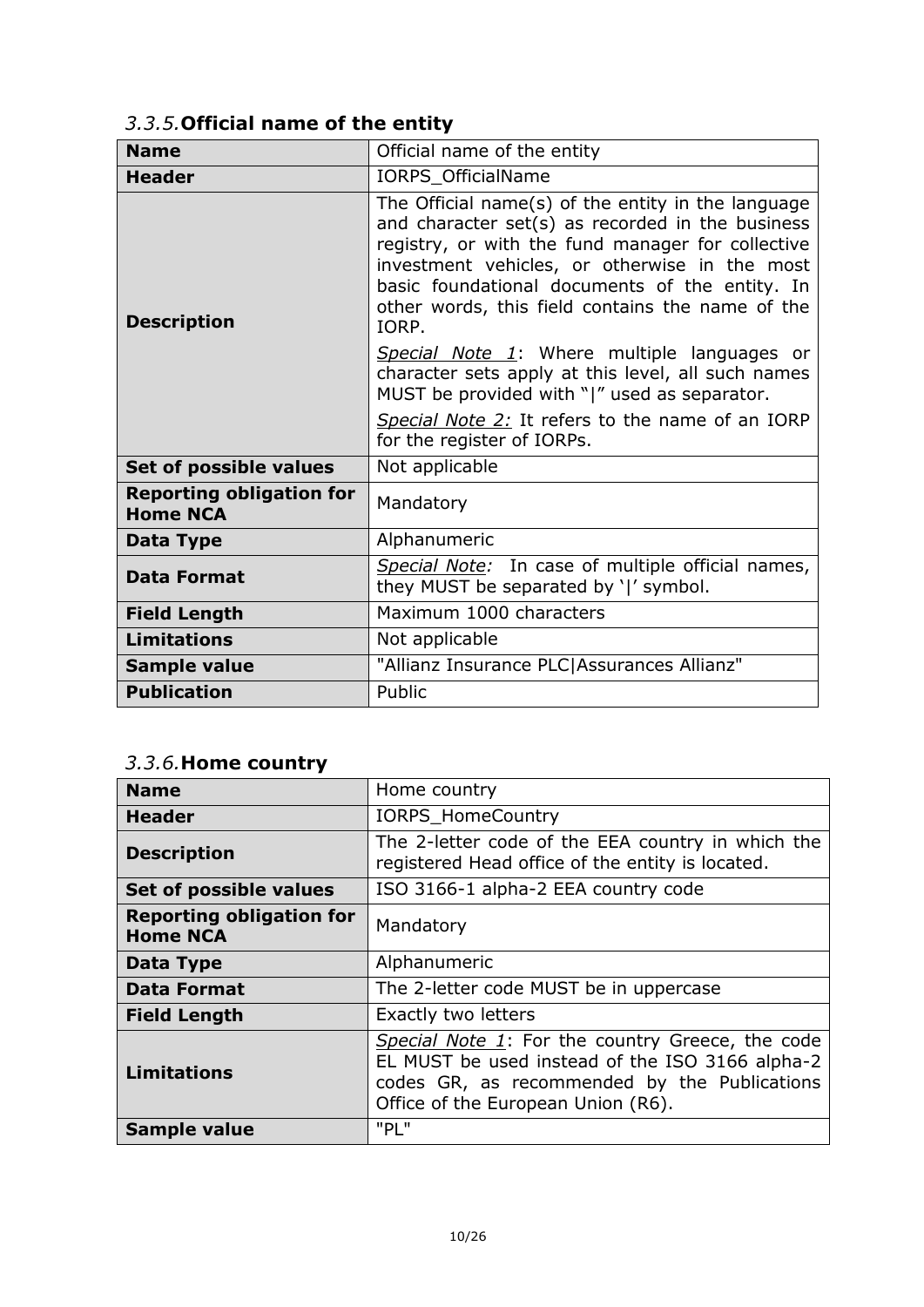Publication **Public after conversion to full name.** 

<span id="page-10-0"></span>

| 3.3.7. EU Country where the entity operates |  |
|---------------------------------------------|--|
|---------------------------------------------|--|

| <b>Name</b>                                        | EU Country where the entity operates                                                                                                                                                      |  |  |
|----------------------------------------------------|-------------------------------------------------------------------------------------------------------------------------------------------------------------------------------------------|--|--|
| Header                                             | IORPS_EUOperationCountry                                                                                                                                                                  |  |  |
| <b>Description</b>                                 | The 2-letter code of the EU or EEA country where<br>the entity under report operates.                                                                                                     |  |  |
| Set of possible values                             | ISO 3166-1 alpha-2 EEA country code                                                                                                                                                       |  |  |
| <b>Reporting obligation for</b><br><b>Home NCA</b> | Mandatory                                                                                                                                                                                 |  |  |
| Data Type                                          | Alphanumeric                                                                                                                                                                              |  |  |
| <b>Data Format</b>                                 | The 2-letter code MUST be in uppercase                                                                                                                                                    |  |  |
| <b>Field Length</b>                                | Exactly two letters                                                                                                                                                                       |  |  |
| <b>Limitations</b>                                 | Special Note 1: For the country Greece, the code<br>EL MUST be used instead of the ISO 3166 alpha-2<br>codes GR, as recommended by the Publications<br>Office of the European Union (R6). |  |  |
| Sample value                                       | "DE"                                                                                                                                                                                      |  |  |
| <b>Publication</b>                                 | Public after conversion to full name.                                                                                                                                                     |  |  |

## <span id="page-10-1"></span>*3.3.8.***Type of IORP**

| <b>Name</b>                                        | Type of IORP                                                                                                                                                                                                                                         |  |  |
|----------------------------------------------------|------------------------------------------------------------------------------------------------------------------------------------------------------------------------------------------------------------------------------------------------------|--|--|
| <b>Header</b>                                      | IORPS_IORPType                                                                                                                                                                                                                                       |  |  |
|                                                    | Indication if the reported entity is IORP or article<br>4 IORP.                                                                                                                                                                                      |  |  |
| <b>Description</b>                                 | Special Note: IORP means Institution<br>- for<br>occupational retirement provision and Article. 4<br>IORP means the occupational retirement provision<br>business of life insurance undertakings covered<br>by article 4 of Directive (EU) 2016/2341 |  |  |
| Set of possible values                             | 1 (for IORP)                                                                                                                                                                                                                                         |  |  |
|                                                    | 2 (for article 4 IORP)                                                                                                                                                                                                                               |  |  |
| <b>Reporting obligation for</b><br><b>Home NCA</b> | Mandatory                                                                                                                                                                                                                                            |  |  |
| Data Type                                          | Number                                                                                                                                                                                                                                               |  |  |
| <b>Data Format</b>                                 | Not applicable                                                                                                                                                                                                                                       |  |  |
| <b>Field Length</b>                                | 1 digit                                                                                                                                                                                                                                              |  |  |
| <b>Limitations</b>                                 | Not applicable                                                                                                                                                                                                                                       |  |  |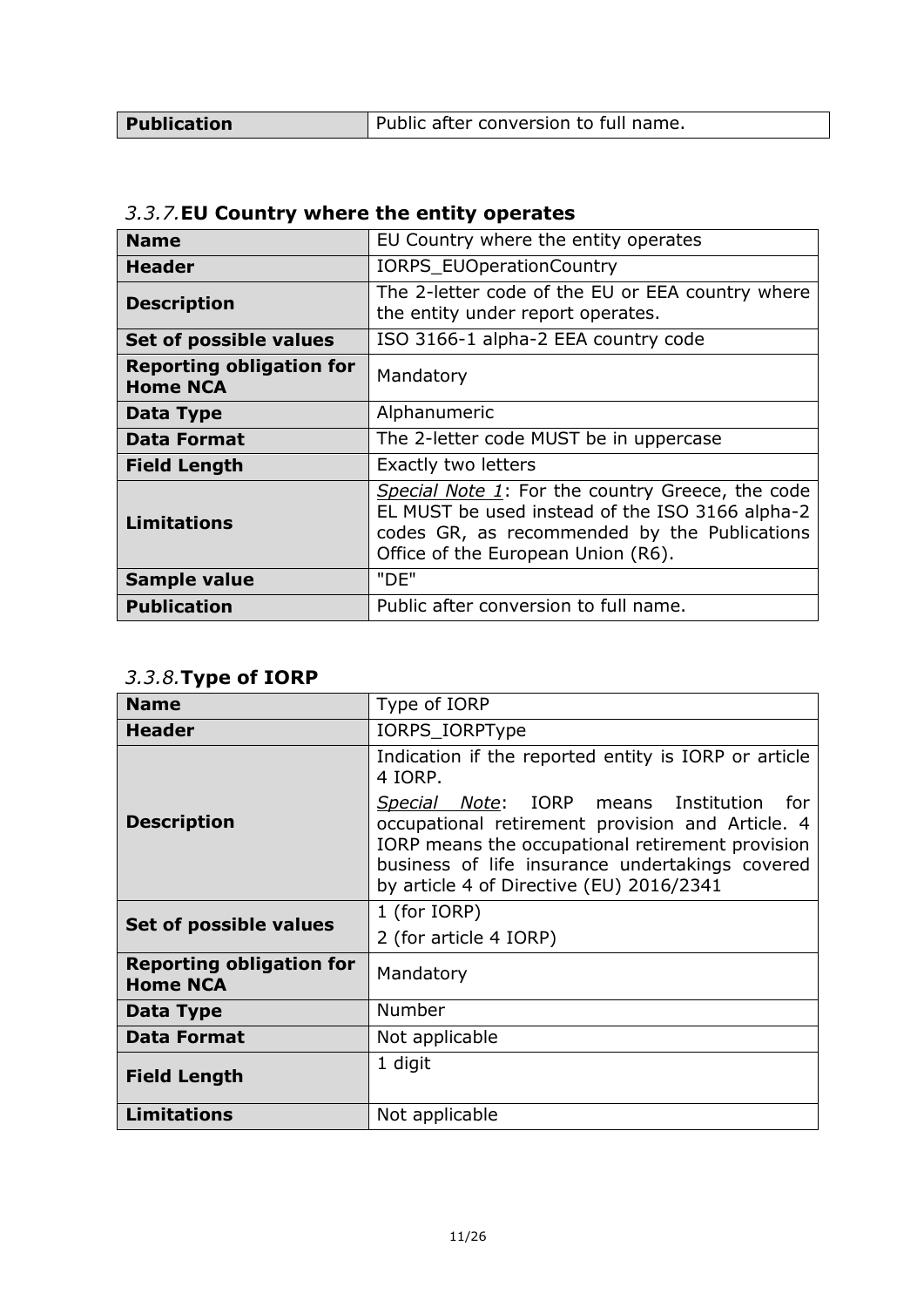| Sample value       | 11 4 H                                |
|--------------------|---------------------------------------|
| <b>Publication</b> | Public after conversion to full name. |

<span id="page-11-0"></span>

|  |  |  |  | 3.3.9. Cross border status |  |
|--|--|--|--|----------------------------|--|
|--|--|--|--|----------------------------|--|

| <b>Name</b>                                        | Cross border status                                                                                                                                                                                                                                                                                                  |  |  |
|----------------------------------------------------|----------------------------------------------------------------------------------------------------------------------------------------------------------------------------------------------------------------------------------------------------------------------------------------------------------------------|--|--|
| <b>Header</b>                                      | CrossBorderStatus                                                                                                                                                                                                                                                                                                    |  |  |
|                                                    | The cross border status of the entity. The cross-<br>border status of the IORP. 'Cross-border activity'<br>means operating a pension scheme where:<br>the relationship between the sponsoring<br>(i)<br>undertaking, and the members and beneficiaries<br>concerned, or<br>(ii)<br>the accrued pension rights of the |  |  |
| <b>Description</b>                                 | members and beneficiaries when there is no<br>sponsoring undertaking anymore,                                                                                                                                                                                                                                        |  |  |
|                                                    | are governed by the social and labour law<br>relevant to the field of occupational pension<br>schemes of a Member State other than the home<br><b>Member State</b>                                                                                                                                                   |  |  |
|                                                    | Special Note: For the register of IORPs ONLY<br>values "5" or "6" are expected (values 1-4 apply<br>ONLY to the Insurance Undertakings register).                                                                                                                                                                    |  |  |
|                                                    | 1 (for Domestic undertaking)                                                                                                                                                                                                                                                                                         |  |  |
|                                                    | 2 (for 3rd country branch)                                                                                                                                                                                                                                                                                           |  |  |
| <b>Set of possible values</b>                      | 3 (for EEA branch)                                                                                                                                                                                                                                                                                                   |  |  |
|                                                    | 4 (for EEA FPS)                                                                                                                                                                                                                                                                                                      |  |  |
|                                                    | 5 (for IORP with cross border activity)                                                                                                                                                                                                                                                                              |  |  |
|                                                    | 6 (for IORP with no cross border activity)                                                                                                                                                                                                                                                                           |  |  |
| <b>Reporting obligation for</b><br><b>Home NCA</b> | Mandatory                                                                                                                                                                                                                                                                                                            |  |  |
| <b>Data Type</b>                                   | Number                                                                                                                                                                                                                                                                                                               |  |  |
| <b>Data Format</b>                                 | Not applicable                                                                                                                                                                                                                                                                                                       |  |  |
| <b>Field Length</b>                                | 1 digit                                                                                                                                                                                                                                                                                                              |  |  |
| <b>Limitations</b>                                 | Not applicable                                                                                                                                                                                                                                                                                                       |  |  |
| Sample value                                       | "5"                                                                                                                                                                                                                                                                                                                  |  |  |
| <b>Publication</b>                                 | Public after conversion to full name                                                                                                                                                                                                                                                                                 |  |  |

# <span id="page-11-1"></span>*3.3.10.* **Cross-border activity**

| <b>Name</b><br>Cross border activity |
|--------------------------------------|
|--------------------------------------|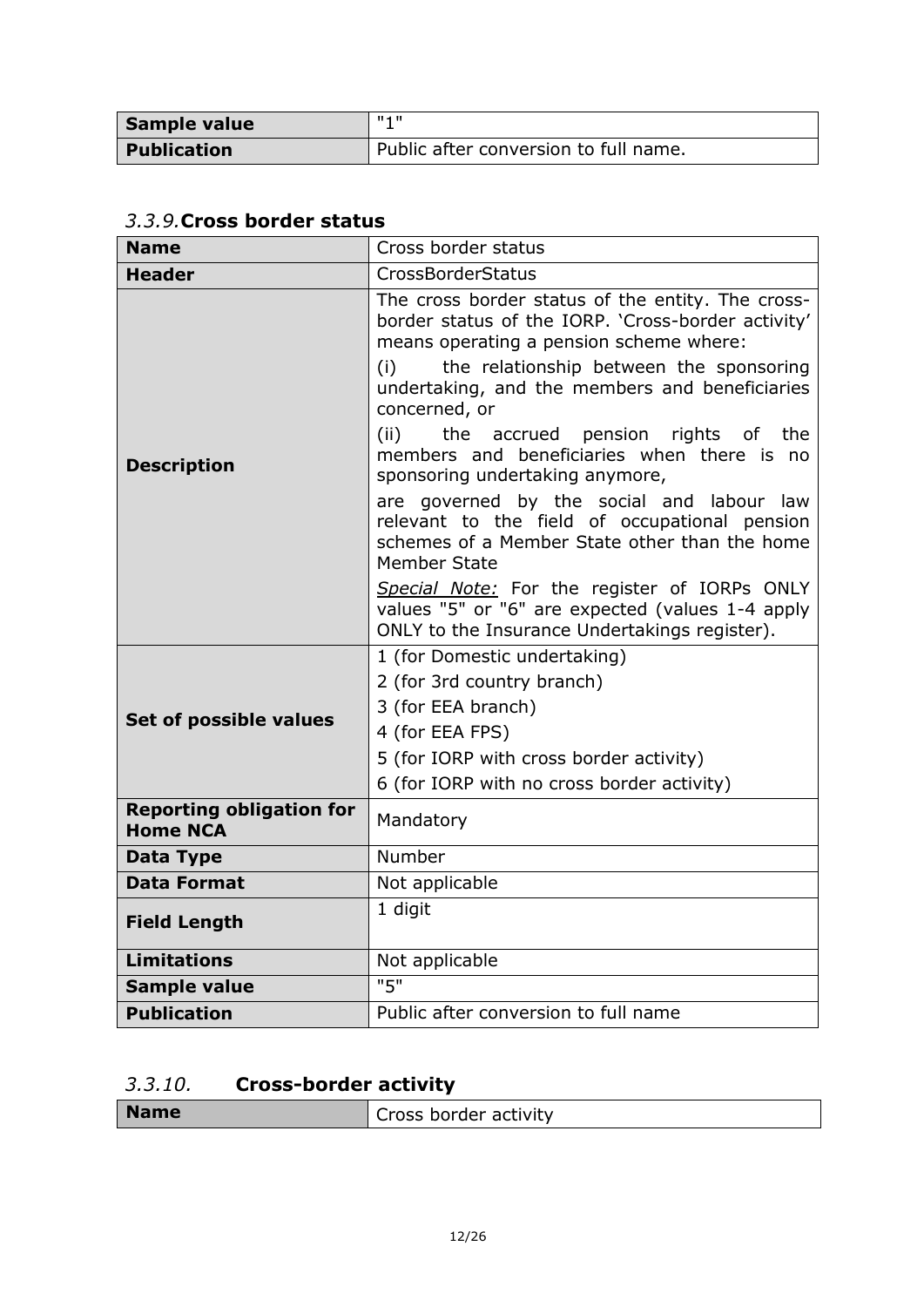| <b>Header</b>                               | IORPS_CrossBorderActivity                                                                                                                                                                                                                                                                                                                                                                                                                                                                                                                                                                                                                                                            |  |  |  |  |
|---------------------------------------------|--------------------------------------------------------------------------------------------------------------------------------------------------------------------------------------------------------------------------------------------------------------------------------------------------------------------------------------------------------------------------------------------------------------------------------------------------------------------------------------------------------------------------------------------------------------------------------------------------------------------------------------------------------------------------------------|--|--|--|--|
| <b>Description</b>                          | The BoS Decision 18/230 paragraph 1.3.5 and<br>Directive (EU) 2016/2341 Art. 11 and 12 set<br>forward that EIOPA should be informed if assets<br>and liabilities are transferred to a cross-border<br>IORP. As such the NCA should identify here if a<br>cross-border IORP is active or inactive:<br>Active: Registered or authorised cross-<br>border IORPs which have finalized the<br>notification procedure and hold assets and<br>liabilities relating to their cross border<br>activity.<br>Inactive: Registered or authorized cross-<br>border IORPs which have finalized the<br>notification procedure but do not hold any<br>assets and liabilities related to their cross- |  |  |  |  |
|                                             | border activity.                                                                                                                                                                                                                                                                                                                                                                                                                                                                                                                                                                                                                                                                     |  |  |  |  |
| <b>Possible values</b>                      | 1 (for cross-border IORPs with are Active in the<br>reported EU Country where the IORP operates)<br>2 (for cross-border IORPs which are Inactive in<br>the<br>reported EU Country where the<br><b>IORP</b><br>operates)                                                                                                                                                                                                                                                                                                                                                                                                                                                              |  |  |  |  |
| <b>Reporting obligation for</b><br>home NCA | Mandatory (for cross-border IORPs)                                                                                                                                                                                                                                                                                                                                                                                                                                                                                                                                                                                                                                                   |  |  |  |  |
| <b>Data Type</b>                            | Number                                                                                                                                                                                                                                                                                                                                                                                                                                                                                                                                                                                                                                                                               |  |  |  |  |
| <b>Data Format</b>                          | Not applicable                                                                                                                                                                                                                                                                                                                                                                                                                                                                                                                                                                                                                                                                       |  |  |  |  |
| <b>Field Length</b>                         | 1 digit                                                                                                                                                                                                                                                                                                                                                                                                                                                                                                                                                                                                                                                                              |  |  |  |  |
| <b>Sample value</b>                         | "1"                                                                                                                                                                                                                                                                                                                                                                                                                                                                                                                                                                                                                                                                                  |  |  |  |  |
| <b>Publication</b>                          | Public after conversion in full name                                                                                                                                                                                                                                                                                                                                                                                                                                                                                                                                                                                                                                                 |  |  |  |  |

<span id="page-12-0"></span>

| 3.3.11. | <b>IORP Reporting Mode</b> |  |
|---------|----------------------------|--|
|         |                            |  |

| <b>Name</b>            | Reporting Mode                                                                                                          |
|------------------------|-------------------------------------------------------------------------------------------------------------------------|
| <b>Header</b>          | <b>IORPS ReportingMode</b>                                                                                              |
| <b>Description</b>     | This field should put forward how the pension<br>data will be reported in line with BoS Decision<br>(EIOPA-BoS/18-114). |
| <b>Possible values</b> | 1 (for Mandatory Individual reporting or all IORPs<br>from the NCA included in individual reporting)                    |
|                        | 2 (for Inclusion in Aggregated Templates - can<br>also be included in individual data on a voluntary<br>basis)          |
|                        | 3 (for Inclusion in Exempted Templates - can also                                                                       |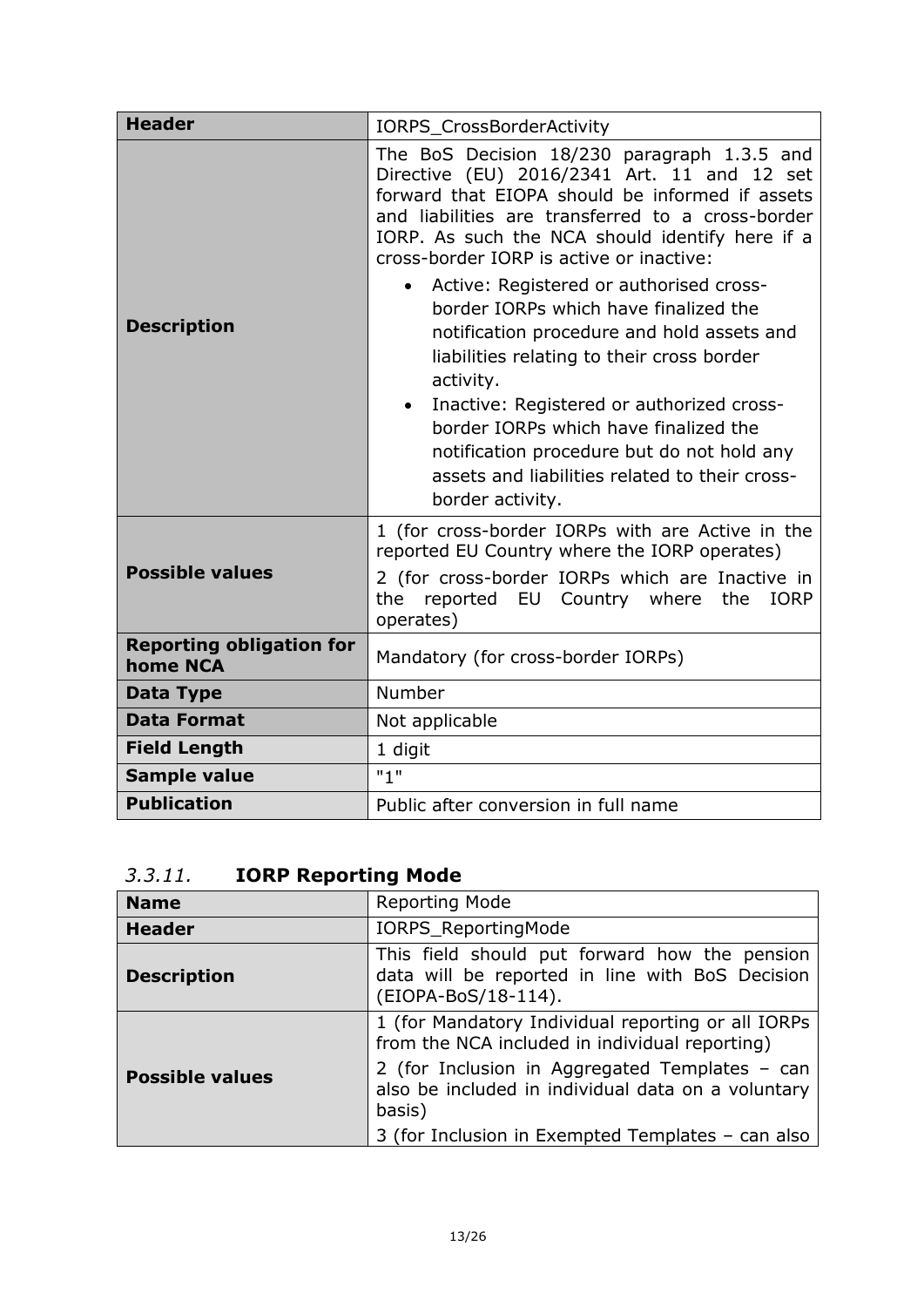|                                             | be included in individual data on a voluntary<br>basis)                                                                                                                                              |
|---------------------------------------------|------------------------------------------------------------------------------------------------------------------------------------------------------------------------------------------------------|
|                                             | 4 (for voluntary reporting of nationally regulated<br>pension funds that are not regulated by Directive<br>(EU) 2016/2341 ('non-IORPs') to EIOPA in the<br>context of BoS Decision EIOPA-BoS/18-114) |
| <b>Reporting obligation for</b><br>home NCA | Mandatory                                                                                                                                                                                            |
| Data Type                                   | Number                                                                                                                                                                                               |
| <b>Data Format</b>                          | Not applicable                                                                                                                                                                                       |
| <b>Field Length</b>                         | 1 digit                                                                                                                                                                                              |
| <b>Sample value</b>                         | "3"                                                                                                                                                                                                  |
| <b>Publication</b>                          | Internal                                                                                                                                                                                             |

## <span id="page-13-0"></span>*3.3.12.* **Non-IORP Activities**

| <b>Name</b>                                     | <b>Non-IORP Activities</b>                                                                                                                                       |
|-------------------------------------------------|------------------------------------------------------------------------------------------------------------------------------------------------------------------|
| <b>Header</b>                                   | <b>IORPS Non-IORP Activities</b>                                                                                                                                 |
| <b>Description</b>                              | This field is a flag whether the IORP reports to<br>EIOPA its social security or personal pension<br>activities                                                  |
| <b>Possible values</b>                          | 0 - No social security or personal pension<br>activities managed by the IORP                                                                                     |
|                                                 | 1 - Social security or personal pension activities<br>managed by the IORP and these will be reported<br>in the context of BoS Decision EIOPA-BoS/18-<br>114)     |
|                                                 | 2 - Social security or personal pension activities<br>managed by the IORP and these will not be<br>reported in the context of BoS Decision EIOPA-<br>BoS/18-114) |
| <b>Reporting obligation for</b><br>the home NCA | Optional                                                                                                                                                         |
| Data Type                                       | Number                                                                                                                                                           |
| <b>Data Format</b>                              | Not applicable                                                                                                                                                   |
| <b>Field Length</b>                             | 1 digit                                                                                                                                                          |
| Sample value                                    | "0"                                                                                                                                                              |
| <b>Publication</b>                              | Internal                                                                                                                                                         |

## <span id="page-13-1"></span>*3.3.13.* **Financial Year End Date**

| <b>Name</b>   | <b>EVE</b><br>-                       |
|---------------|---------------------------------------|
| <b>Header</b> | <b>IORPS</b><br><b>FVF</b><br>ب<br>╹┕ |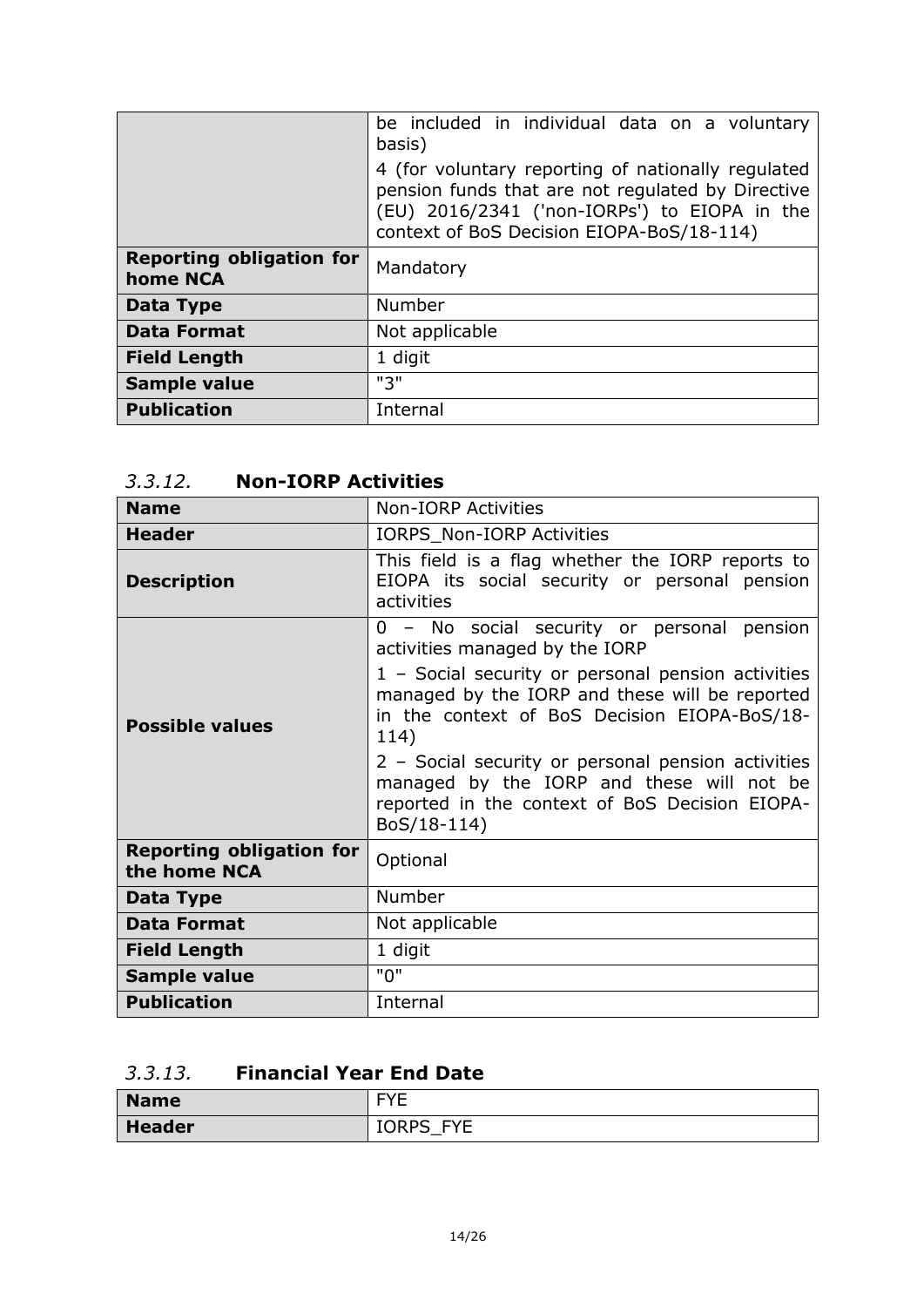| <b>Description</b>                              | A financial year end date of the IORP.                                                                                                                                                                     |
|-------------------------------------------------|------------------------------------------------------------------------------------------------------------------------------------------------------------------------------------------------------------|
| <b>Possible values</b>                          | Not applicable                                                                                                                                                                                             |
| <b>Reporting obligation for</b><br>the home NCA | Mandatory                                                                                                                                                                                                  |
| Data Type                                       | Date                                                                                                                                                                                                       |
| <b>Data Format</b>                              | MM-DD<br>where the components of the above string are as<br>follows:<br>MM is the month (01 = January, , 12 =<br>$\bullet$<br>December)<br>• DD is the day of the month $(01 =$ first day<br>of the month) |
| <b>Field Length</b>                             | <b>Exactly five characters</b>                                                                                                                                                                             |
| <b>Sample value</b>                             | $"12-31"$                                                                                                                                                                                                  |
| <b>Publication</b>                              | Internal                                                                                                                                                                                                   |

# <span id="page-14-0"></span>*3.3.14.* **Registration start date**

| <b>Name</b>                                        | Registration start date                                                                                                                                                                                                        |
|----------------------------------------------------|--------------------------------------------------------------------------------------------------------------------------------------------------------------------------------------------------------------------------------|
| <b>Header</b>                                      | IORPS_RegistrationStartDate                                                                                                                                                                                                    |
| <b>Description</b>                                 | A registration or authorisation date of the IORP<br>under report in accordance with Directive (EU)<br>2016/2341.                                                                                                               |
|                                                    | If the above is not available then the NCA should<br>use value: "1900-01-01".                                                                                                                                                  |
| Set of possible values                             | Not applicable                                                                                                                                                                                                                 |
| <b>Reporting obligation for</b><br><b>Home NCA</b> | Mandatory                                                                                                                                                                                                                      |
| <b>Data Type</b>                                   | Date                                                                                                                                                                                                                           |
| <b>Data Format</b>                                 | YYYY-MM-DD<br>where the components of the above string are as<br>follows:<br>• <i>YYYY</i> is the year<br>MM is the month (01 = January, , 12 =<br>December)<br>DD is the day of the month ( $01$ = first day<br>of the month) |
| <b>Field Length</b>                                | Exactly ten characters                                                                                                                                                                                                         |
| <b>Limitations</b>                                 | Special Note 1: The value MUST be specified in<br>UTC time zone<br>Special Note 2: Registration start date MUST be<br>prior to the Registration end date.                                                                      |
| Sample value                                       | "2011-12-31"                                                                                                                                                                                                                   |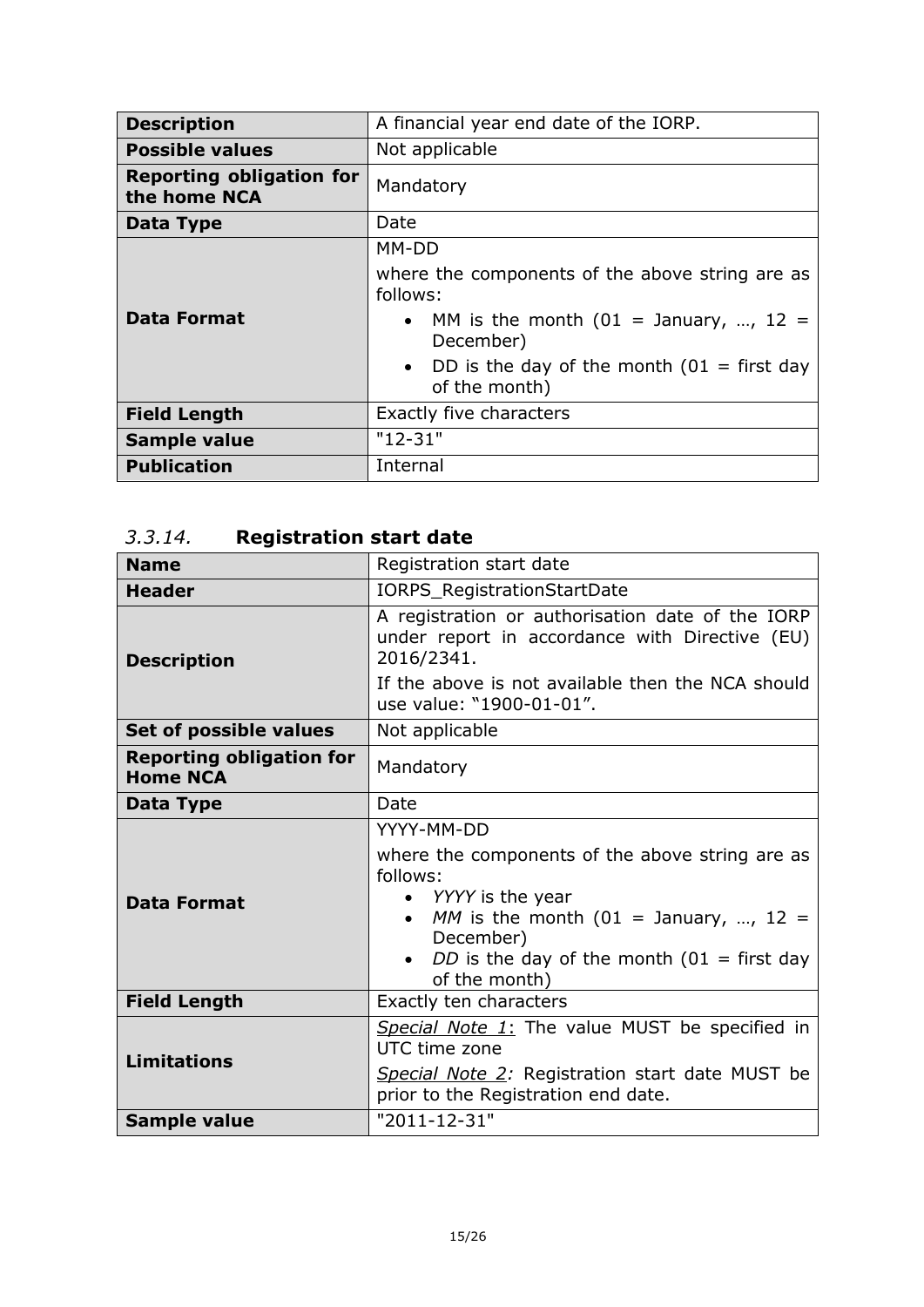# <span id="page-15-0"></span>*3.3.15.* **Registration end date**

| <b>Name</b>                                        | Registration end date                                                                                                                                                                                                                                                                                                   |
|----------------------------------------------------|-------------------------------------------------------------------------------------------------------------------------------------------------------------------------------------------------------------------------------------------------------------------------------------------------------------------------|
| <b>Header</b>                                      | IORPS_RegistrationEndDate                                                                                                                                                                                                                                                                                               |
| <b>Description</b>                                 | The constitutive date when the entity<br>was<br>withdrawn from the business register.                                                                                                                                                                                                                                   |
| Set of possible values                             | Not applicable                                                                                                                                                                                                                                                                                                          |
| <b>Reporting obligation for</b><br><b>Home NCA</b> | Optional                                                                                                                                                                                                                                                                                                                |
| Data Type                                          | Date                                                                                                                                                                                                                                                                                                                    |
| <b>Data Format</b>                                 | YYYY-MM-DD<br>where the components of the above string are as<br>follows:<br>YYYY is the year<br>MM is the month (01 = January, , 12 =<br>December)<br>DD is the day of the month $(01 =$ first day<br>of the month)                                                                                                    |
| <b>Field Length</b>                                | Exactly ten characters                                                                                                                                                                                                                                                                                                  |
| <b>Limitations</b>                                 | Special Note 1: The value MUST be specified in<br>UTC time zone<br>Special Note 2: Registration end date MUST be a<br>subsequent date to the Registration start date.<br>Special Note 3: Registration end date MUSTt<br>be past or equal to the submission date of the<br>report. This applies only for normal reports. |
| Sample value                                       | "2012-12-31"                                                                                                                                                                                                                                                                                                            |
| <b>Publication</b>                                 | Public                                                                                                                                                                                                                                                                                                                  |

# <span id="page-15-1"></span>*3.3.16.* **Operation start date**

| <b>Name</b>            | Operation start date                                                                                                                                                           |
|------------------------|--------------------------------------------------------------------------------------------------------------------------------------------------------------------------------|
| <b>Header</b>          | IORPS_OperationStartDate                                                                                                                                                       |
|                        | A date of begin of operations of the IORP under<br>report that may be different than the registration<br>start date.                                                           |
| <b>Description</b>     | If the IORP is registered but has not started to<br>operate yet and the exact date is unknown, the<br>value could be '1900-12-31' or completed by the<br>use of another proxy. |
| Set of possible values | Not applicable                                                                                                                                                                 |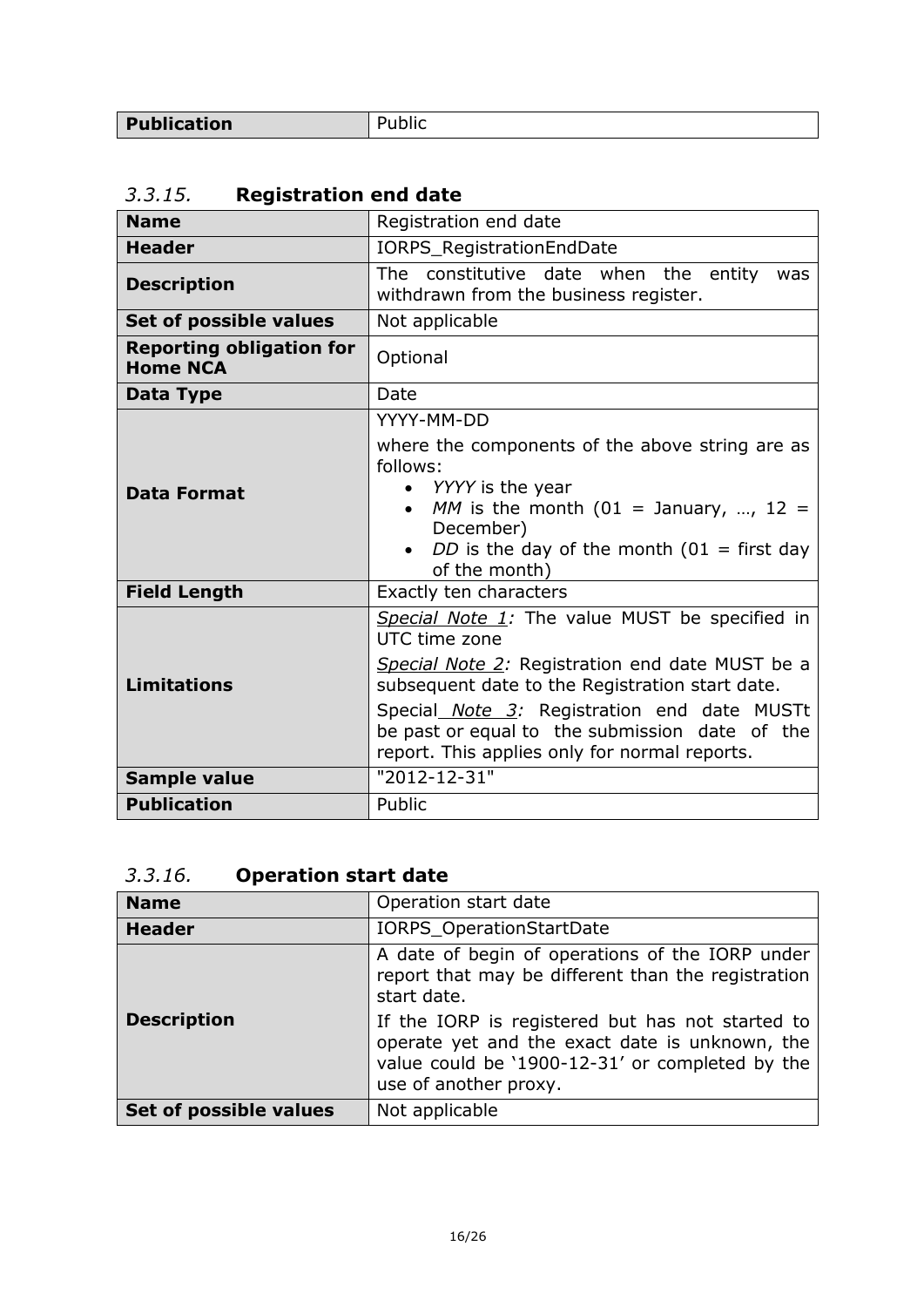| <b>Reporting obligation for</b><br><b>Home NCA</b> | Mandatory                                                                                                                                                                                                                                  |
|----------------------------------------------------|--------------------------------------------------------------------------------------------------------------------------------------------------------------------------------------------------------------------------------------------|
| Data Type                                          | Date                                                                                                                                                                                                                                       |
| <b>Data Format</b>                                 | YYYY-MM-DD<br>where the components of the above string are as<br>follows:<br>• <i>YYYY</i> is the year<br>• MM is the month $(01 =$ January, , 12 =<br>December)<br>• <i>DD</i> is the day of the month $(01 =$ first day<br>of the month) |
| <b>Field Length</b>                                | Exactly ten characters                                                                                                                                                                                                                     |
| <b>Limitations</b>                                 | Special Note 1: The value MUST be specified in<br>UTC time zone<br>Special Note 2: Operation Start Date must be<br>prior to the Operation End Date.                                                                                        |
| Sample value                                       | "2012-12-31"                                                                                                                                                                                                                               |
| <b>Publication</b>                                 | Internal                                                                                                                                                                                                                                   |

# <span id="page-16-0"></span>*3.3.17.* **Operation end date**

| <b>Name</b>                                        | Operation end date                                                                                                                                                                                                            |
|----------------------------------------------------|-------------------------------------------------------------------------------------------------------------------------------------------------------------------------------------------------------------------------------|
| <b>Header</b>                                      | IORPS_OperationEndDate                                                                                                                                                                                                        |
| <b>Description</b>                                 | A date of end of operations of the IORP under<br>report that may be different than the registration<br>end date.                                                                                                              |
| Set of possible values                             | Non applicable                                                                                                                                                                                                                |
| <b>Reporting obligation for</b><br><b>Home NCA</b> | Optional                                                                                                                                                                                                                      |
| Data Type                                          | Date                                                                                                                                                                                                                          |
| <b>Data Format</b>                                 | YYYY-MM-DD<br>where the components of the above string are as<br>follows:<br>• <i>YYYY</i> is the year<br>MM is the month (01 = January, , 12 =<br>December)<br>DD is the day of the month $(01 =$ first day<br>of the month) |
| <b>Field Length</b>                                | Exactly ten characters                                                                                                                                                                                                        |
| <b>Limitations</b>                                 | Special Note 1: The value MUST be specified in<br>UTC time zone<br>Special Note 2: Operation end date MUST be a<br>subsequent date to the Operation start date.                                                               |
| Sample value                                       | "2012-12-31"                                                                                                                                                                                                                  |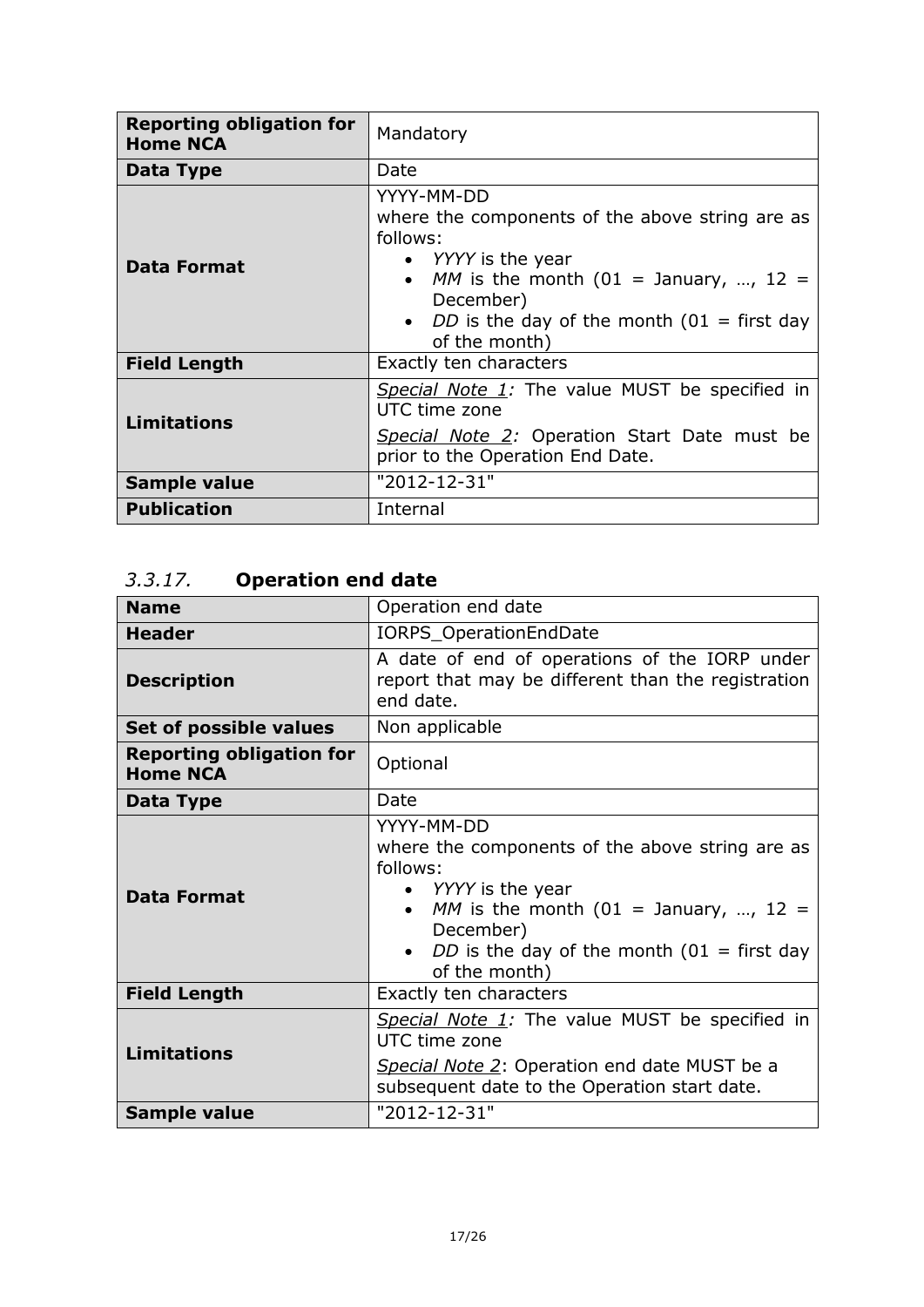Publication Internal

| <b>Name</b>                                        | <b>Correction Reason</b>                                                                                                                                                                                                                      |
|----------------------------------------------------|-----------------------------------------------------------------------------------------------------------------------------------------------------------------------------------------------------------------------------------------------|
| <b>Header</b>                                      | <b>IORPS CorrectionReason</b>                                                                                                                                                                                                                 |
| <b>Description</b>                                 | The reason the correction report is submitted<br>from the NCAs regarding the particular entry.                                                                                                                                                |
|                                                    | Special Note 1: The correction reason MUST be<br>provided in corrective reports.                                                                                                                                                              |
|                                                    | Special Note 2: For normal reports, the correction<br>reason MAY be provided, and it will not be<br>disregarded by the system, i.e. if it is populated<br>in the Normal report file, it will be stored in the<br>Central Repository database. |
|                                                    | Special Note 3: The correction reason is a free<br>text field, namely no predefined values apply for<br>this field.                                                                                                                           |
|                                                    | Special Note 4: The correction will help EIOPA<br>and NCAs to track the reason the data was<br>corrected/updated.                                                                                                                             |
| Set of possible values                             | Not applicable                                                                                                                                                                                                                                |
| <b>Reporting obligation for</b><br><b>Home NCA</b> | Optional (mandatory only for corrective reports)                                                                                                                                                                                              |
| <b>Data Type</b>                                   | Alphanumeric                                                                                                                                                                                                                                  |
| <b>Data Format</b>                                 | Not applicable                                                                                                                                                                                                                                |
| <b>Field Length</b>                                | Maximum 2000 characters                                                                                                                                                                                                                       |
| <b>Limitations</b>                                 | Not applicable                                                                                                                                                                                                                                |
| <b>Sample value</b>                                | "The Street name value was not valid in the<br>report sent on 12/3/2012"                                                                                                                                                                      |
| <b>Publication</b>                                 | Internal                                                                                                                                                                                                                                      |

### <span id="page-17-0"></span>*3.3.18.* **Correction Reason**

## <span id="page-17-1"></span>*3.3.19.* **Publication**

| <b>Name</b>        | Publication                                                                                                                                                                                                                 |
|--------------------|-----------------------------------------------------------------------------------------------------------------------------------------------------------------------------------------------------------------------------|
| <b>Header</b>      | <b>IORPS Publication</b>                                                                                                                                                                                                    |
| <b>Description</b> | If the value is set to "Publish", or the field is<br>empty, then the entry will be published to the<br>Public Area. If the value it set to "Do not publish",<br>then the entry will not be published in the Public<br>Area. |
|                    | This can be completed by NCAs for example if an<br>IORP will be included in the BoS Decision (EIOPA-<br>BoS/18-114) on IORP information but is not                                                                          |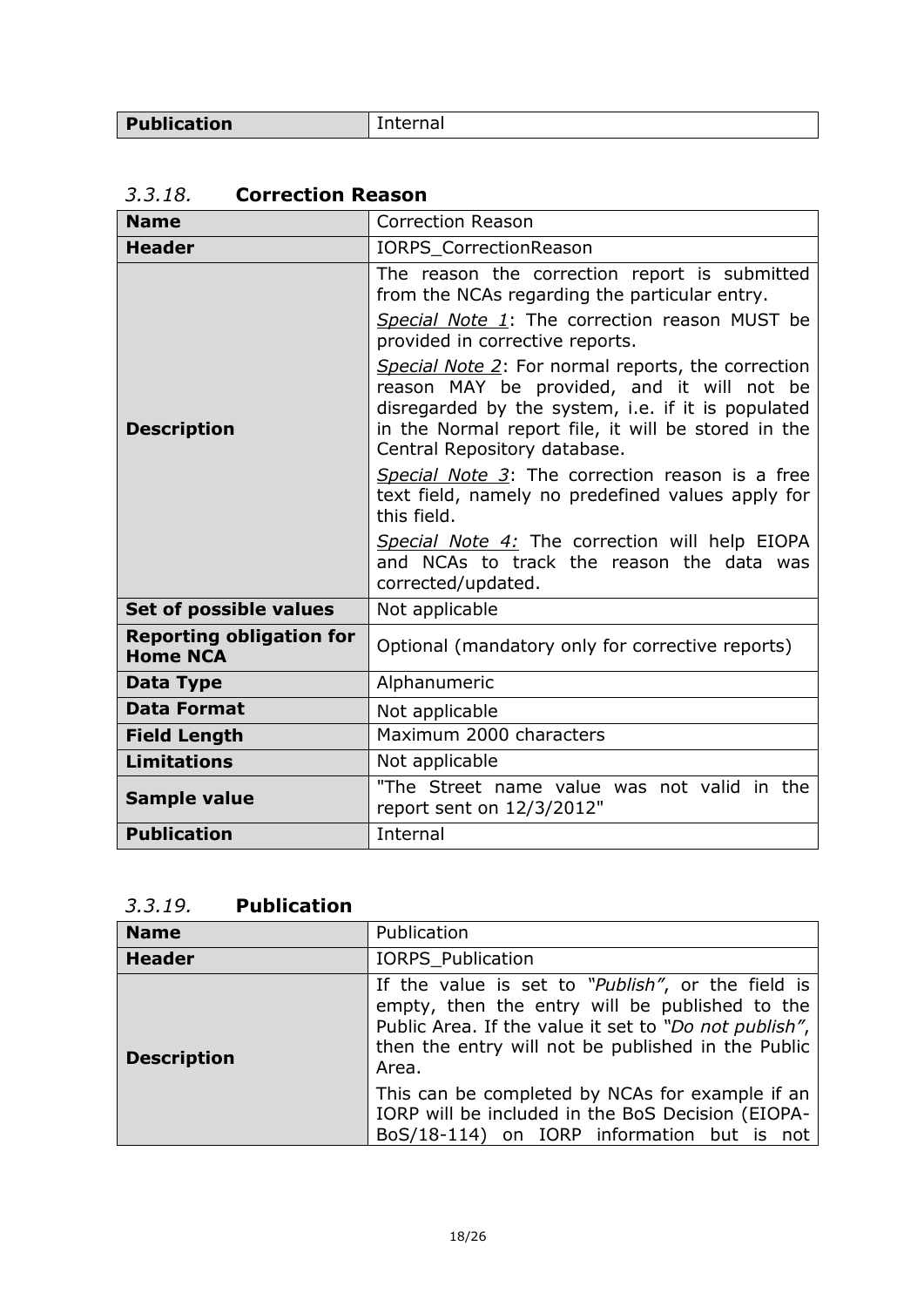|                                             | included in the national register or if the NCA<br>fears inconsistency with the data protection for<br>example because of the name reference in a<br>scheme. |
|---------------------------------------------|--------------------------------------------------------------------------------------------------------------------------------------------------------------|
| <b>Possible values</b>                      | 1 (Publish)                                                                                                                                                  |
|                                             | 2 (Do not publish)                                                                                                                                           |
| <b>Reporting obligation for</b><br>home NCA | Mandatory                                                                                                                                                    |
| Data Type                                   | <b>Number</b>                                                                                                                                                |
| <b>Data Format</b>                          | Not applicable                                                                                                                                               |
| <b>Field Length</b>                         | 1 digit                                                                                                                                                      |
| <b>Sample value</b>                         | "2"                                                                                                                                                          |
| <b>Publication</b>                          | Internal                                                                                                                                                     |

### <span id="page-18-0"></span>*3.3.20.* **Street name**

| <b>Name</b>                                        | Street name                                                                                                                                                                                                                                                                                    |
|----------------------------------------------------|------------------------------------------------------------------------------------------------------------------------------------------------------------------------------------------------------------------------------------------------------------------------------------------------|
| <b>Header</b>                                      | IORPS_StreetName                                                                                                                                                                                                                                                                               |
| <b>Description</b>                                 | The street name where the headquarters of the<br>legal entity (financial institution) are located.                                                                                                                                                                                             |
|                                                    | Special Note 1: Where there is no legally defined<br>headquarters address, the street name derived<br>from the physical address recorded by the NCA.                                                                                                                                           |
|                                                    | Special Note 2: For those IORPs where this<br>information does not exist (but only for their<br>Managing entities), the NCAs SHOULD provide<br>herein the value "N/A" and they SHOULD also fill<br>in the field 'Address of the managing entity' for<br>their corresponding Managing entities. |
| Set of possible values                             | Not applicable                                                                                                                                                                                                                                                                                 |
| <b>Reporting obligation for</b><br><b>Home NCA</b> | Optional                                                                                                                                                                                                                                                                                       |
| Data Type                                          | Alphanumeric                                                                                                                                                                                                                                                                                   |
| <b>Data Format</b>                                 | Not applicable                                                                                                                                                                                                                                                                                 |
| <b>Field Length</b>                                | Maximum 100 characters                                                                                                                                                                                                                                                                         |
| <b>Limitations</b>                                 | Not applicable                                                                                                                                                                                                                                                                                 |
| Sample value                                       | "Lexington road"                                                                                                                                                                                                                                                                               |
| <b>Publication</b>                                 | Public                                                                                                                                                                                                                                                                                         |

## <span id="page-18-1"></span>*3.3.21.* **Street number**

| <b>Name</b> | number<br>reet: |
|-------------|-----------------|
|             |                 |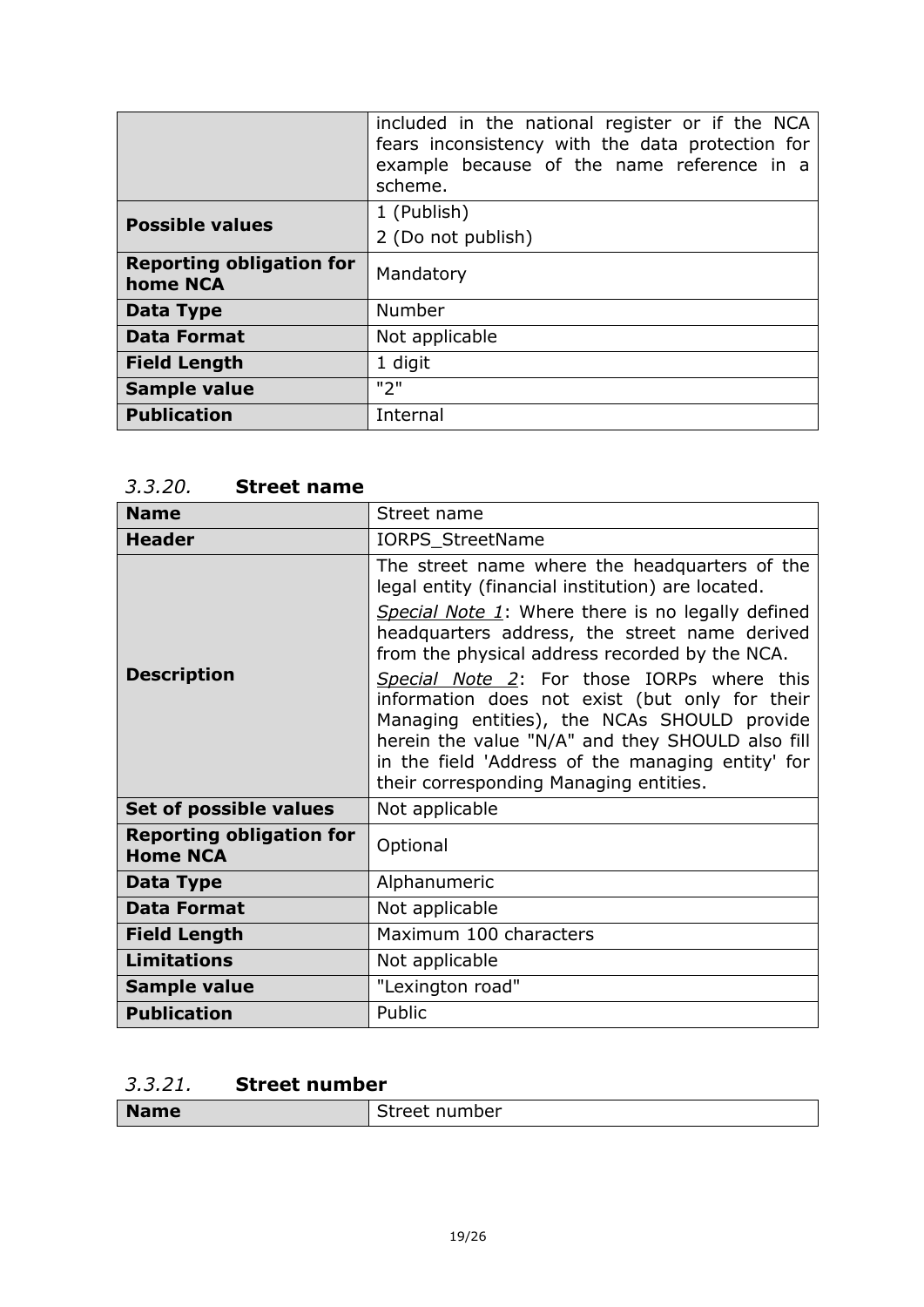| <b>Header</b>                                      | IORPS_StreetNumber                                                                                                                                                                                                                      |
|----------------------------------------------------|-----------------------------------------------------------------------------------------------------------------------------------------------------------------------------------------------------------------------------------------|
| <b>Description</b>                                 | The street number where the headquarters of the<br>legal entity (financial institution) are located.                                                                                                                                    |
|                                                    | Special Note 1: Where there is no legally defined<br>headquarters address, the street number derived<br>from the physical address recorded by the NCA.                                                                                  |
|                                                    | Special Note 2: For those IORPs where this<br>information does not exist (but only for their<br>Managing entities), the NCAs SHOULD fill in the<br>field 'Address of the managing entity' for their<br>corresponding Managing entities. |
| Set of possible values                             | Not applicable                                                                                                                                                                                                                          |
| <b>Reporting obligation for</b><br><b>Home NCA</b> | Optional                                                                                                                                                                                                                                |
| Data Type                                          | Alphanumeric                                                                                                                                                                                                                            |
| <b>Data Format</b>                                 | Not applicable                                                                                                                                                                                                                          |
| <b>Field Length</b>                                | Maximum 50 characters                                                                                                                                                                                                                   |
| <b>Limitations</b>                                 | Not applicable                                                                                                                                                                                                                          |
| Sample value                                       | "14", "123 - 124", "A12"                                                                                                                                                                                                                |
| <b>Publication</b>                                 | Public                                                                                                                                                                                                                                  |

<span id="page-19-0"></span>*3.3.22.* **Post Code**

| <b>Name</b>                                        | Post Code                                                                                                                                                                                                                                                                                      |
|----------------------------------------------------|------------------------------------------------------------------------------------------------------------------------------------------------------------------------------------------------------------------------------------------------------------------------------------------------|
| <b>Header</b>                                      | <b>IORPS PostCode</b>                                                                                                                                                                                                                                                                          |
| <b>Description</b>                                 | The post code where the headquarters of the<br>legal entity (financial institution) are located.                                                                                                                                                                                               |
|                                                    | Special Note 1: Where there is no legally defined<br>headquarters address, the post code derived from<br>the physical address recorded by the NCA.                                                                                                                                             |
|                                                    | Special Note 2: For those IORPs where this<br>information does not exist (but only for their<br>Managing entities), the NCAs SHOULD provide<br>herein the value "N/A" and they SHOULD also fill<br>in the field 'Address of the managing entity' for<br>their corresponding Managing entities. |
| Set of possible values                             | Not applicable                                                                                                                                                                                                                                                                                 |
| <b>Reporting obligation for</b><br><b>Home NCA</b> | Optional                                                                                                                                                                                                                                                                                       |
| Data Type                                          | Alphanumeric                                                                                                                                                                                                                                                                                   |
| <b>Data Format</b>                                 | Not applicable                                                                                                                                                                                                                                                                                 |
| <b>Field Length</b>                                | Maximum 20 characters                                                                                                                                                                                                                                                                          |
| <b>Limitations</b>                                 | Not applicable                                                                                                                                                                                                                                                                                 |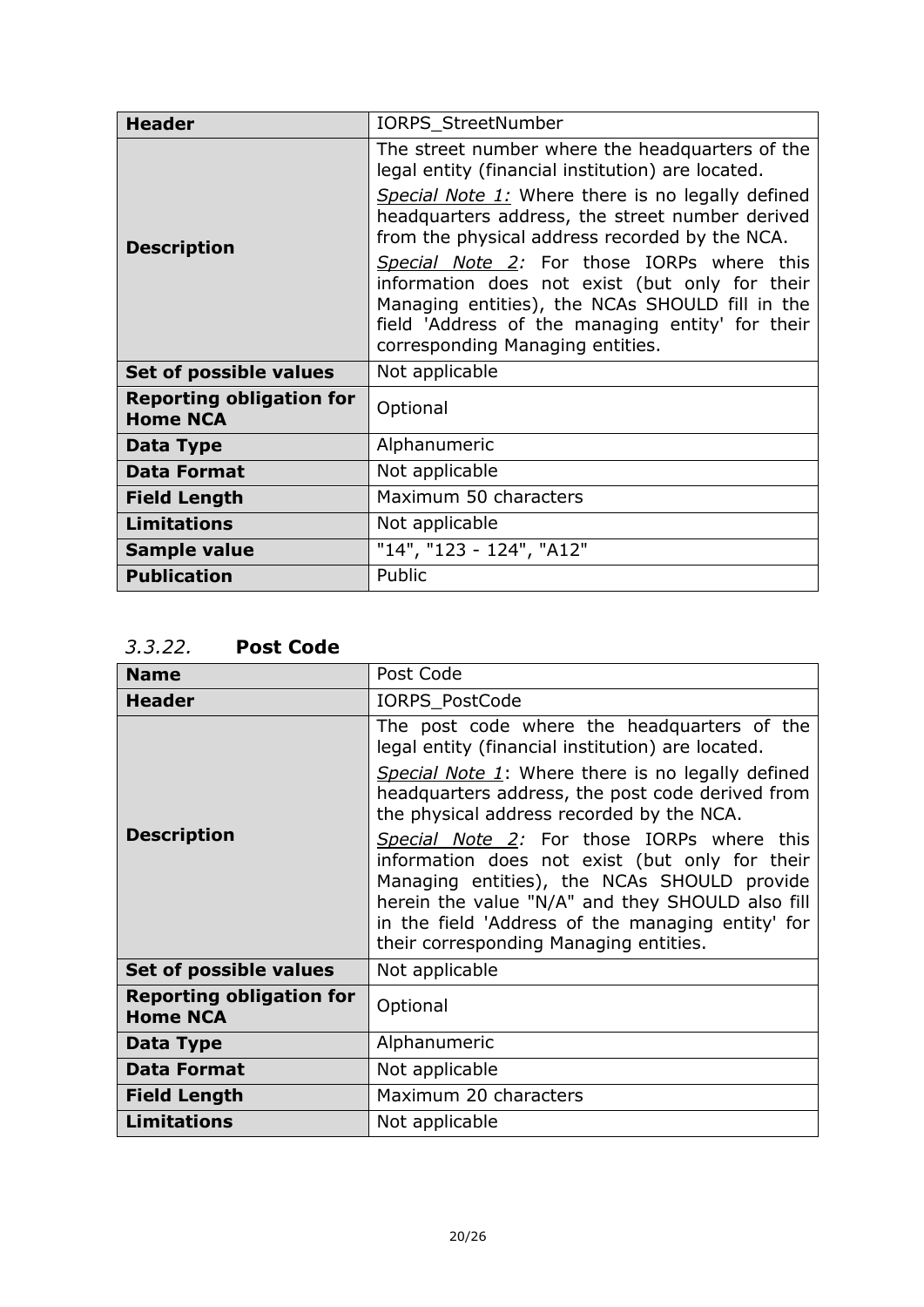| Sample value       | "SW123" |
|--------------------|---------|
| <b>Publication</b> | Public  |

## <span id="page-20-0"></span>*3.3.23.* **City**

| <b>Name</b>                                        | City                                                                                                                                                                                                                                                                                           |
|----------------------------------------------------|------------------------------------------------------------------------------------------------------------------------------------------------------------------------------------------------------------------------------------------------------------------------------------------------|
| <b>Header</b>                                      | IORPS_City                                                                                                                                                                                                                                                                                     |
| <b>Description</b>                                 | The city where the headquarters of the legal<br>entity (financial institution) are located.                                                                                                                                                                                                    |
|                                                    | Special Note 1: Where there is no legally defined<br>headquarters address, the city derived from the<br>physical address recorded by the NCA.                                                                                                                                                  |
|                                                    | Special Note 2: For those IORPs where this<br>information does not exist (but only for their<br>Managing entities), the NCAs SHOULD provide<br>herein the value "N/A" and they SHOULD also fill<br>in the field 'Address of the managing entity' for<br>their corresponding Managing entities. |
| Set of possible values                             | Not applicable                                                                                                                                                                                                                                                                                 |
| <b>Reporting obligation for</b><br><b>Home NCA</b> | Optional                                                                                                                                                                                                                                                                                       |
| Data Type                                          | Alphanumeric                                                                                                                                                                                                                                                                                   |
| <b>Data Format</b>                                 | Not applicable                                                                                                                                                                                                                                                                                 |
| <b>Field Length</b>                                | Maximum 50 characters                                                                                                                                                                                                                                                                          |
| <b>Limitations</b>                                 | Not applicable                                                                                                                                                                                                                                                                                 |
| <b>Sample value</b>                                | "Mönchengladbach"                                                                                                                                                                                                                                                                              |
| <b>Publication</b>                                 | Public                                                                                                                                                                                                                                                                                         |

## <span id="page-20-1"></span>*3.3.24.* **Website address**

| <b>Name</b>                                        | Website address                                                                  |
|----------------------------------------------------|----------------------------------------------------------------------------------|
| <b>Header</b>                                      | IORPS_WebsiteAddress                                                             |
| <b>Description</b>                                 | The website address (URL) of the institution.                                    |
| Set of possible values                             | Not applicable                                                                   |
| <b>Reporting obligation for</b><br><b>Home NCA</b> | Optional                                                                         |
| Data Type                                          | Alphanumeric                                                                     |
| <b>Data Format</b>                                 | Not applicable                                                                   |
| <b>Field Length</b>                                | Maximum 500 characters                                                           |
| <b>Limitations</b>                                 | NCAs are recommended to exclude the http://<br>part from the value of this field |
| <b>Sample value</b>                                | "www.name.com"                                                                   |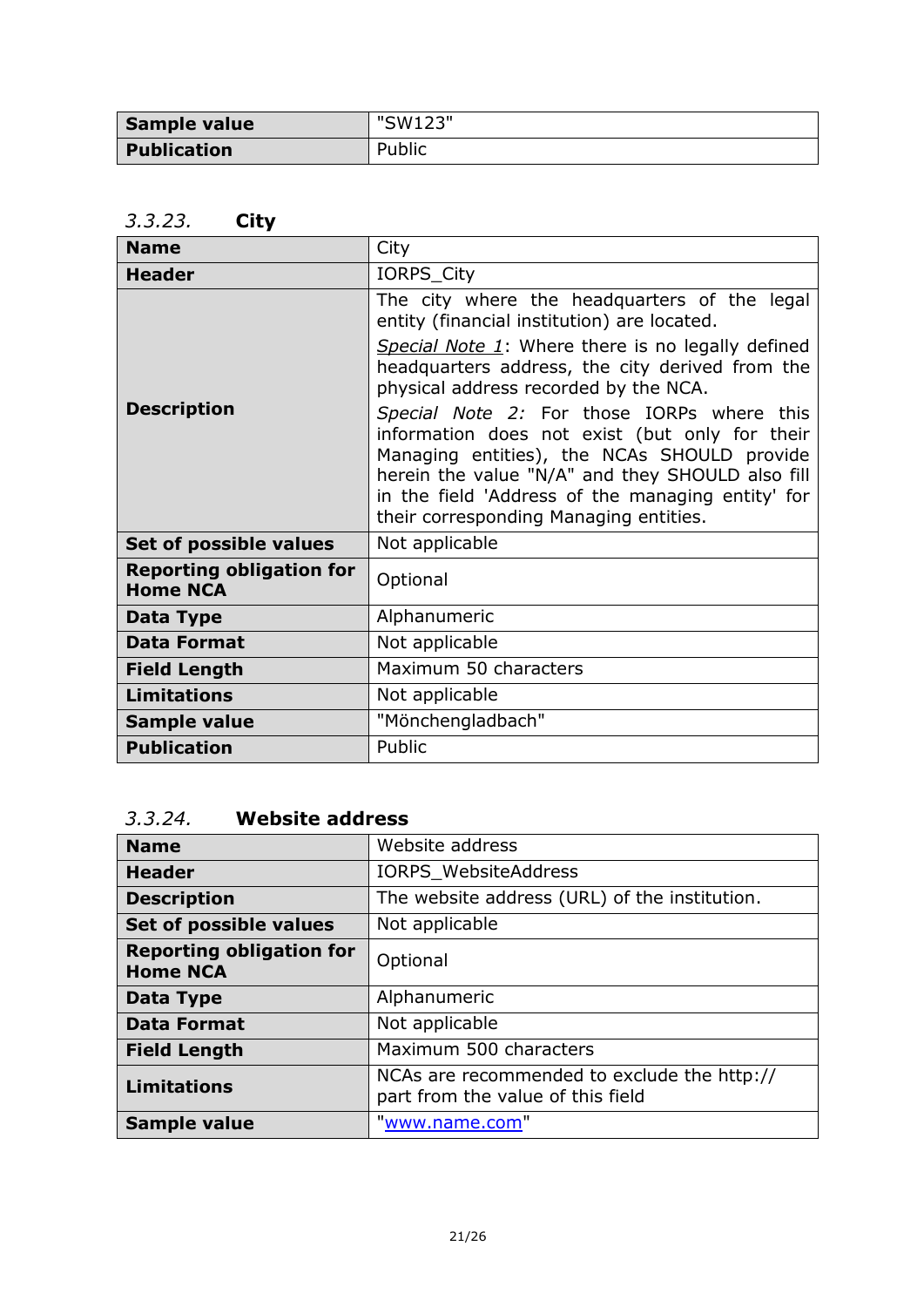| Publication | ,,,, |
|-------------|------|
|             |      |

# <span id="page-21-0"></span>*3.3.25.* **Legal name of the managing entity**

| <b>Name</b>                                        | Legal name of the managing entity                                                                                                                                                                                                                                                                                                                                                                                                                                     |
|----------------------------------------------------|-----------------------------------------------------------------------------------------------------------------------------------------------------------------------------------------------------------------------------------------------------------------------------------------------------------------------------------------------------------------------------------------------------------------------------------------------------------------------|
| <b>Header</b>                                      | IORPS_ManagingEntityLegalName                                                                                                                                                                                                                                                                                                                                                                                                                                         |
| <b>Description</b>                                 | The official name of the legal entity managing the<br>institution, as recorded in the business registry,<br>with the fund manager for collective<br>0r<br>investment vehicles or otherwise in the entity's<br>constituting documents.<br>Special Note: This field is mandatory only for the<br>following MS:<br>-Portugal<br>-Spain<br>-Italy<br>where pension fund managing entities can be<br>either pension fund managing companies or life<br>insurance companies |
| Set of possible values                             | Not applicable                                                                                                                                                                                                                                                                                                                                                                                                                                                        |
| <b>Reporting obligation for</b><br><b>Home NCA</b> | Optional                                                                                                                                                                                                                                                                                                                                                                                                                                                              |
| Data Type                                          | Alphanumeric                                                                                                                                                                                                                                                                                                                                                                                                                                                          |
| <b>Data Format</b>                                 | Special Note: In case of multiple legal names,<br>they MUST be separated by ' ' symbol.                                                                                                                                                                                                                                                                                                                                                                               |
| <b>Field Length</b>                                | Maximum 1000 characters                                                                                                                                                                                                                                                                                                                                                                                                                                               |
| <b>Limitations</b>                                 | Not applicable                                                                                                                                                                                                                                                                                                                                                                                                                                                        |
| Sample value                                       | "Allianz Insurance PLC Assurances Allianz"                                                                                                                                                                                                                                                                                                                                                                                                                            |
| <b>Publication</b>                                 | Public                                                                                                                                                                                                                                                                                                                                                                                                                                                                |

# <span id="page-21-1"></span>*3.3.26.* **Address of the managing entity**

| <b>Name</b>        | Address of the managing entity                                                                                                                                                                                                                                                                                                                                                                                                                                |
|--------------------|---------------------------------------------------------------------------------------------------------------------------------------------------------------------------------------------------------------------------------------------------------------------------------------------------------------------------------------------------------------------------------------------------------------------------------------------------------------|
| <b>Header</b>      | IORPS_ManagingEntityAddress                                                                                                                                                                                                                                                                                                                                                                                                                                   |
| <b>Description</b> | The address of the headquarters of the legal<br>entity managing the IORP. The address of legal<br>formation will invariably be a single address<br>captured on a company registration documents<br>and therefore unambiguous. This is not the case<br>for other addresses; any single organisation can<br>have multiple valid operating addresses which<br>could be considered a headquarters' address.<br>Special Note: This field is mandatory only for the |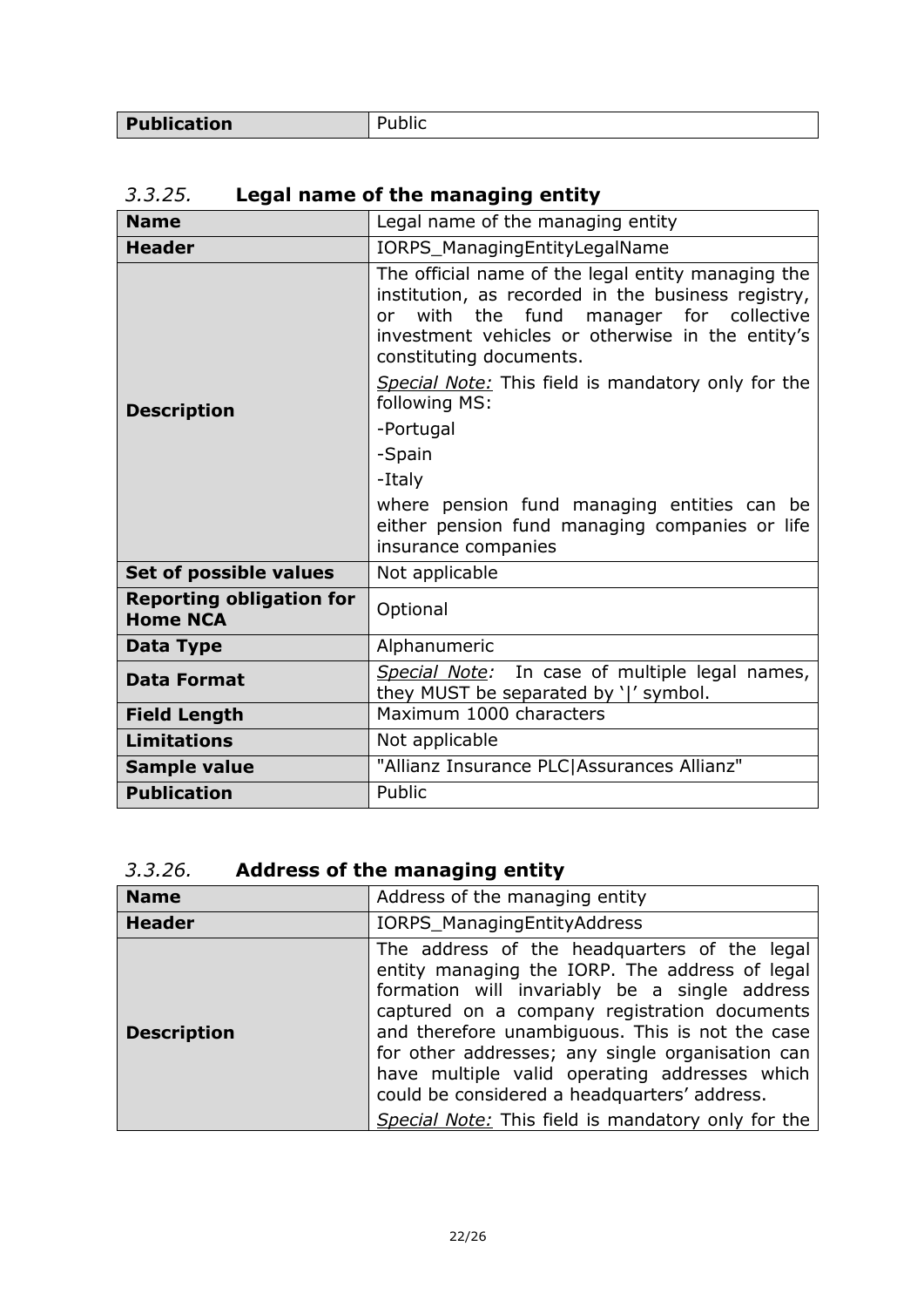|                                                    | following MS:                                                                                                        |
|----------------------------------------------------|----------------------------------------------------------------------------------------------------------------------|
|                                                    | -Portugal                                                                                                            |
|                                                    | -Spain                                                                                                               |
|                                                    | -Italy                                                                                                               |
|                                                    | where pension fund managing entities can be<br>either pension fund managing companies or life<br>insurance companies |
| Set of possible values                             | Not applicable                                                                                                       |
|                                                    |                                                                                                                      |
| <b>Reporting obligation for</b><br><b>Home NCA</b> | Optional                                                                                                             |
| Data Type                                          | Alphanumeric                                                                                                         |
| <b>Data Format</b>                                 | Not applicable                                                                                                       |
| <b>Field Length</b>                                | Maximum 500 characters                                                                                               |
| <b>Limitations</b>                                 | Not applicable                                                                                                       |
| <b>Sample value</b>                                | "Vicarage Road 2 TW20 9JZ Liverpool Merseyside"                                                                      |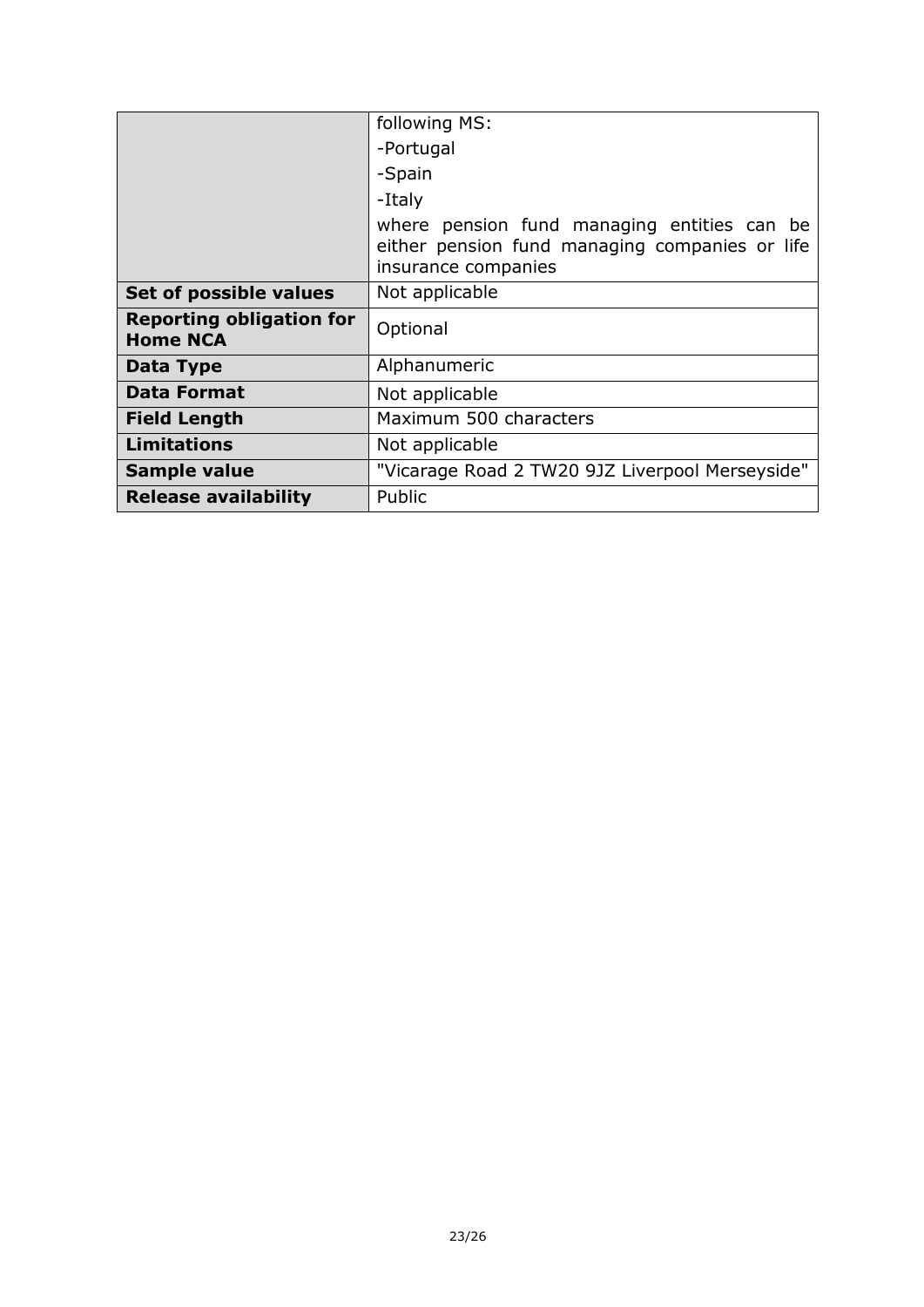#### <span id="page-23-0"></span>**ANNEX II: VALIDATIONS**

### **1. List of Data Profiling validations**

- 1. The input CSV file must be readable and follow exactly the pre-defined structure for the IORPs input files.
- 1. All mandatory fields must be provided.
- 2. The "Reporting Authority Code" value must be equal to the SenderCode of the filename (in case of EIOPA Hub submissions) or must be equal to the NCA Code info in the Restricted Area of the EIOPA Web Portal (in case of submissions through Portal).
- 3. LEI must have the following format: alphanumeric value of 20 characters length of the form "^LEI/[A-Z0-9]{20}\$"
- 4. The "EUOperationCountry" must be an uppercase 2-letter code included in the list of ISO 3166-1 alpha-2 country codes and must correspond to an EEA country.
- 5. The "HomeCountry" must be an uppercase 2-letter code included in the list of ISO 3166-1 alpha-2 country codes.
- 6. "Type of IORP" value must be within following number range: [1,2].
- 7. "CrossBorderStatus" value must be within following number range: [5,6].
- 8. "Cross-border activity" value must be within following number range: [1,2].
- 9. "Reporting mode" value must be within following number range: [1,2,3, 4].
- 10. "Non-IORP Activities" value must be within following number range:  $[0,1,2]$ .
- 11. "RegistrationStartDate" must have the following format: YYYY-MM-DD
- 12. "RegistrationEndDate" must have the following format: YYYY-MM-DD (this date cannot be earlier than 1/1/1900)
- 13. "FinancialYearEndDate" must have the following format: MM-DD
- 14. "Publication" value must be within following number range: [1,2].
- 15. There must not be more than one entry within the same report file which has identical values in the fields that constitute the unique identifier (Id code, Home country - EU Operation Country - Cross Border Status).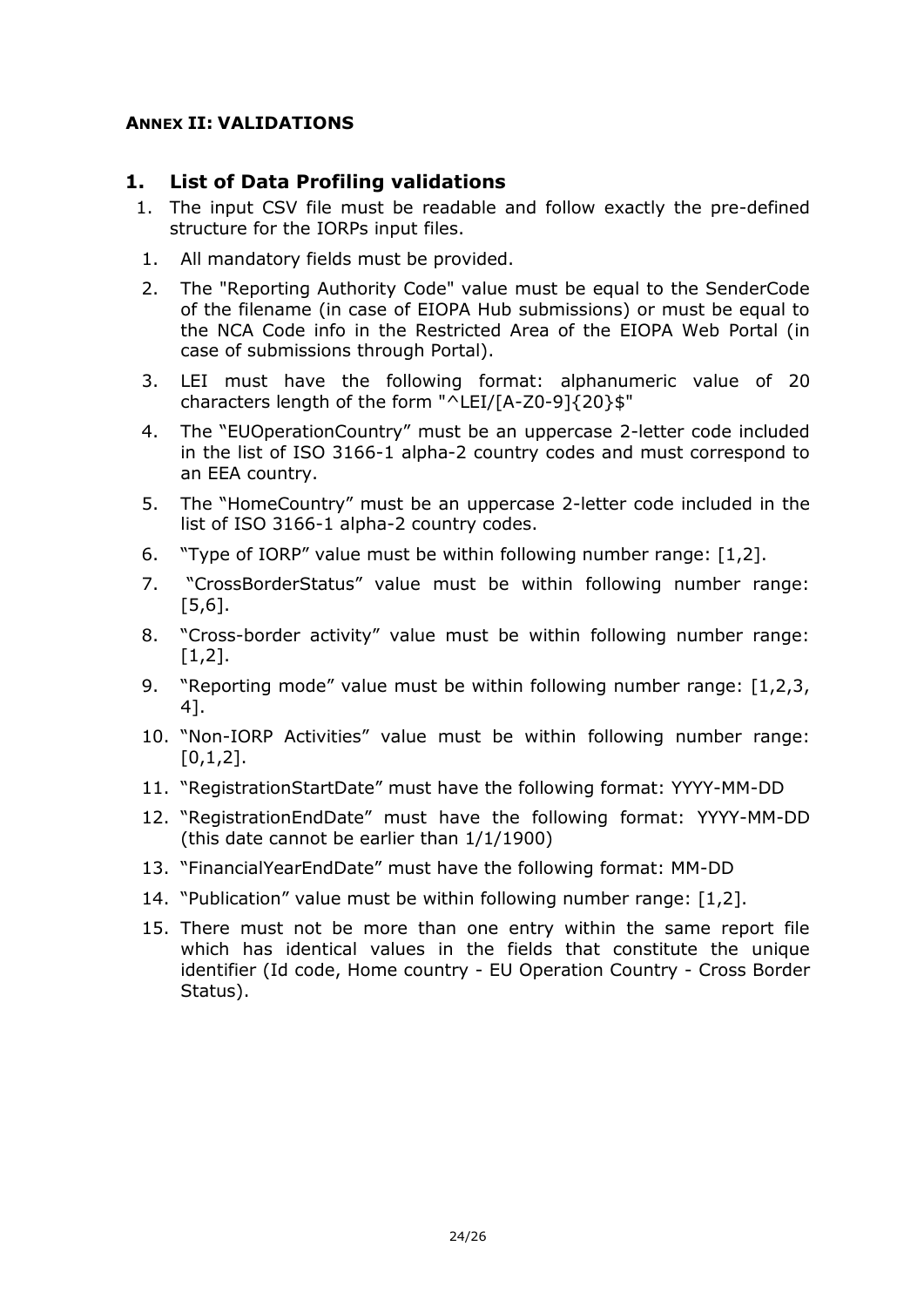### **2. List of Business Validations**

#### **ReportingAuthorityCode**

Value **must be equal** to one of the values specified in the **List of NCAs codes**.

#### **CrossBorderStatus**

If IORPs CrossBorderStatus = 6 then the country of "Reporting Authority Code" and the "Home Country" and the "EU Country where the undertaking operates" must be similar.

#### **Cross-border activity**

- If IORPS CrossBorderStatus = 5 then IORPS CrossBorderActivity should not be empty
- $\bullet$  If IORPS CrossBorderStatus = 6 then IORPS CrossBorderActivity should be empty

#### **IORPs Reportingmode**

If IORPs\_Reportingmode = 4 then "Publication" = 2.

#### **RegistrationStartDate**

Registration Start Date must precede the Registration End Date if registration end date is completed

#### **CorrectionReason**

"Correction reason" MUST be completed in the corrective reports

#### **OperationStartDate/OperationendDate**

"Operation Start Date must precede the Operation End Date if Operation End Date is completed

#### **UniqueID**

There must not be more than one entries within the same report file which have identical values in the fields that constitute the Unique Identifier and if a LEI is provided, the Unique ID should be equal to the LEI.